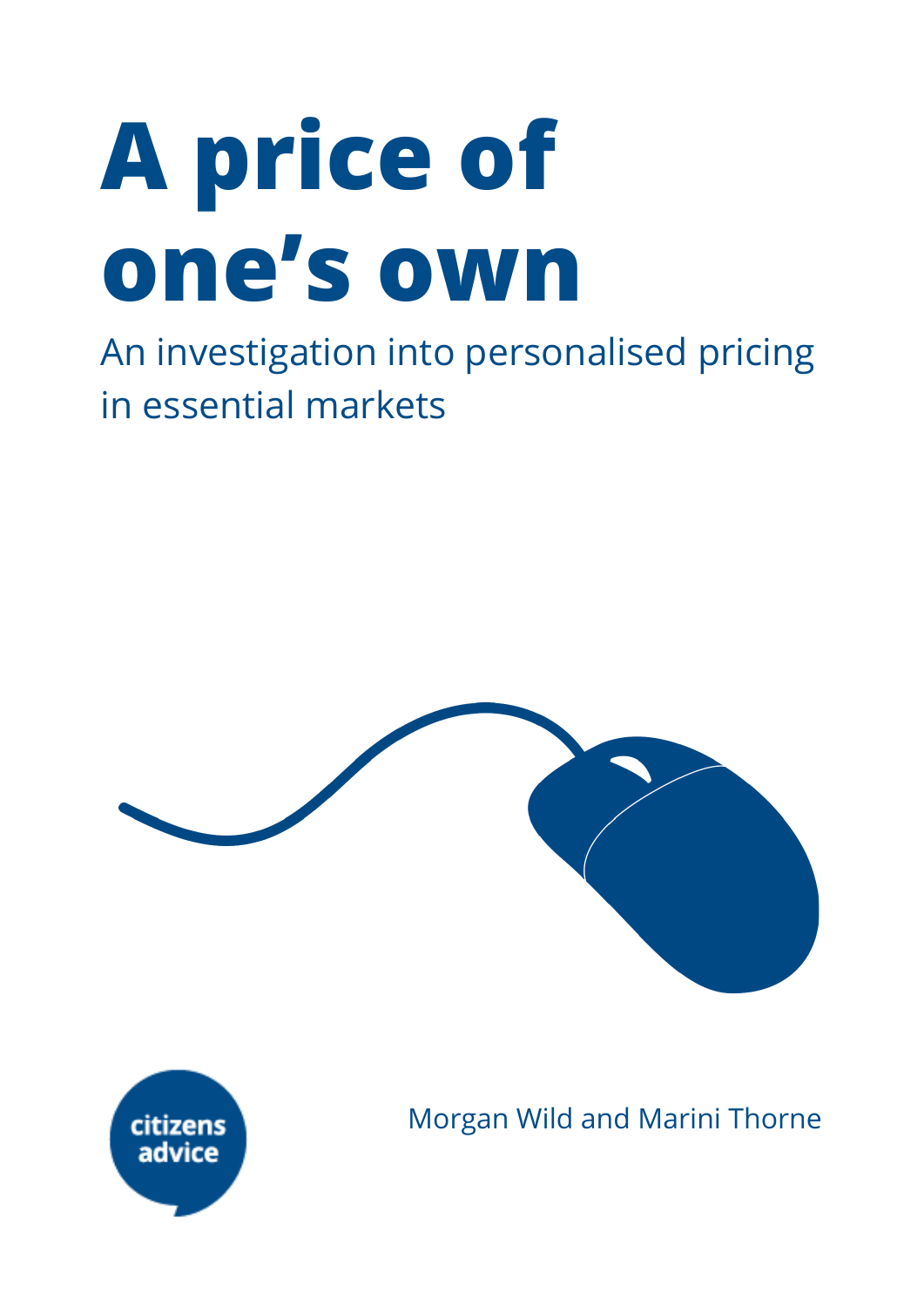### **Executive Summary**

One of the most important things markets do is set prices for goods and services. But, prices tend not to be uniform: they are set in part by what companies know about what we are willing to pay. This is price discrimination and it's all around us. The incremental difference in firms' costs to make a small or large coffee, for example, or provide first and standard class rail travel, or produce 'value' and branded supermarket produce is relatively trivial. The different prices are largely driven by what we will pay.

Price discrimination is as old as the marketplace and *can* make markets work better by lowering prices for many consumers. But technological change is making it more prevalent, more intense — and more personalised. More personal data about us is being produced than ever before — for example, by 2020, 53 million smart meters in UK homes will be generating unparalleled levels of data about our energy use. Alongside this, internet shopping makes previously public marketplaces more private - there's a limit on how much price personalisation supermarkets can do, because everyone can see the price other people are paying. As markets go digital, this check on pricing strategies is diminished.

These are all potentially far-reaching changes to our economy. But we wanted to answer a specific question: **if firms use this explosion of personal data to personalise prices, what will this mean for the prices people pay for essential services?**

**By their very nature, essential services are more important to consumers than other markets.** Everyone needs household access to energy and water, and the lowest income households find themselves spending nearly 10% of their total expenditure on energy alone.<sup>1</sup> Increasingly, our economy and our lives are driven by reliable access to inexpensive broadband and mobile services. And postal services remain highly important for older and more rural consumers. When these markets fail, the consequences can be significant and costly. We need to be more alert to the potential downsides of major market shifts.

**People tend to dislike personalised pricing.** 84% of people said they felt uncomfortable with personalised pricing in essential service markets and 3 in 4 people say that if they encountered personalised pricing they wouldn't trust their provider. 2

**People do know that personalised pricing could happen and how to protect themselves.** More than 85% of people know that adverts can be targeted using their browsing history, and 61% of people know that this can affect the types of offers that they might see. More than half of people know how to manage their data online - by clearing cookies, or changing privacy settings on emails and social media.

**But most consumers don't maintain these practices on a regular basis** - 1 in 3 people 'often' clear their browsing history and cookies. And only 1 in 5 people would definitely switch providers if they thought they were subject to personalised pricing.<sup>3</sup>

<sup>1</sup>The lowest income decile spends 9.7% of its total expenditure on energy, as opposed to just 2.9% amongst the highest income decile. Office for National Statistics Data, Family [spending](https://www.ons.gov.uk/peoplepopulationandcommunity/personalandhouseholdfinances/expenditure/bulletins/familyspendingintheuk/financialyearendingmarch2016) in the UK: [financial](https://www.ons.gov.uk/peoplepopulationandcommunity/personalandhouseholdfinances/expenditure/bulletins/familyspendingintheuk/financialyearendingmarch2016) year ending March 2016.

 $2$  Citizens Advice and ComRes nationally representative polling, July 2018, 2,848 responses.

<sup>&</sup>lt;sup>3</sup> Citizens Advice and ComRes polling, July 2018.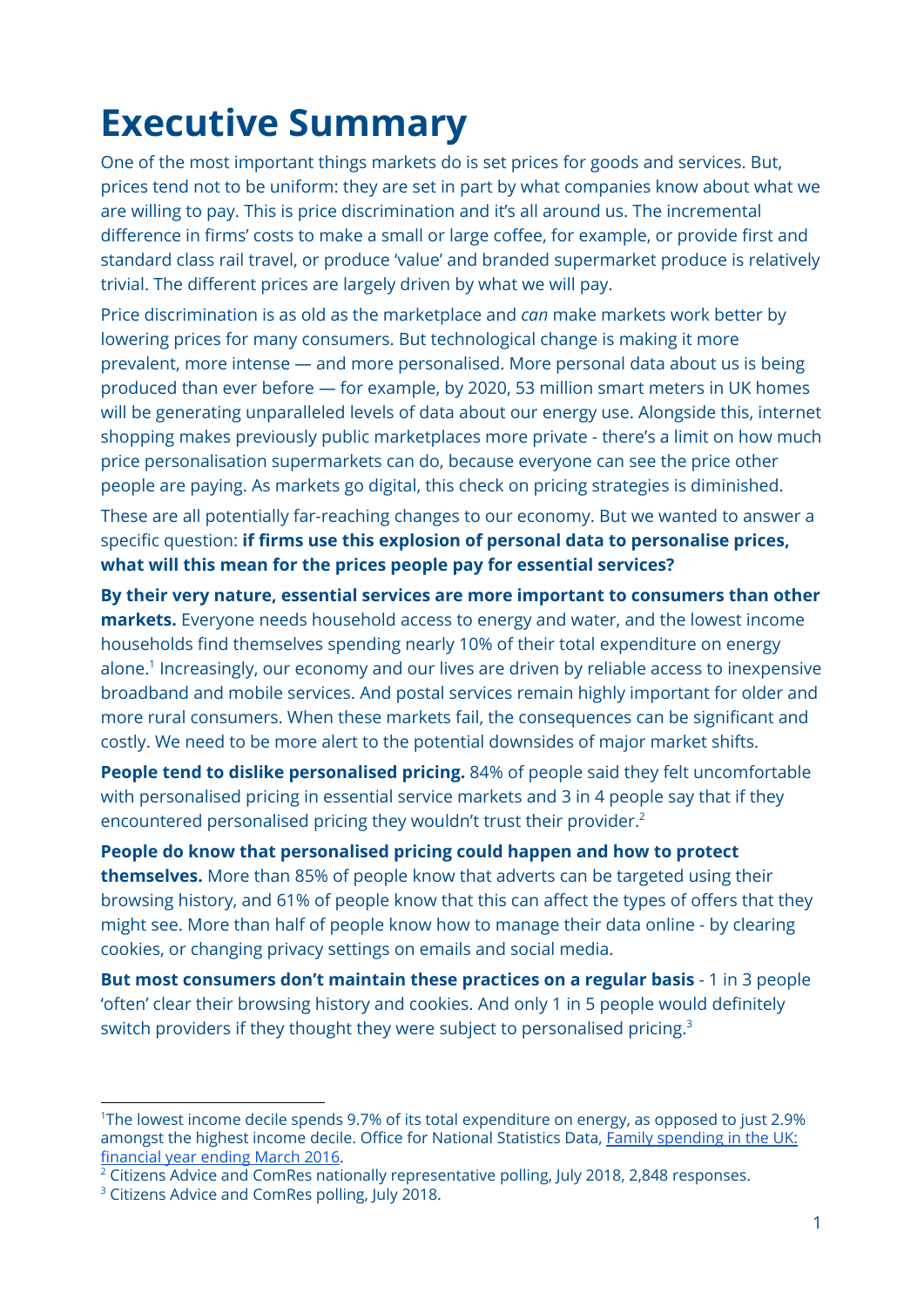#### **Personalised pricing might pose a risk to consumers by increasing disengagement** -

particularly in essential markets that are already falling short. Consumer disengagement means customers in the energy market overpay for standard variable tariffs by a staggering  $£1.4$  billion a year. $4$  We've found that this loyalty penalty costs consumers up to £987 a year across six essential markets. $^5$  It is often paid by those who can least afford it people on the worst value energy tariffs, for example, are more likely to be on lower incomes or pensioners. 6

**Personalised pricing could make things worse for vulnerable consumers.** Prices that were based on people's likelihood to switch could see prices for low income consumers rise higher. More concerning still, low income consumers appear worst placed to manage their online presence - only 25% of low income consumers know that prices might fluctuate after repeated searches.<sup>7</sup>

**Consumers as a whole would be profoundly unhappy about this.** 85% of people felt uncomfortable that personalised pricing could impact worse on vulnerable consumers. 8

**But it's not happening yet. Our research found that personalised pricing isn't currently widespread within essential markets.** This is because:

- **Firms need data they don't have.** Many essential service providers do not yet have the ability to collect, store and analyse big data on the scale necessary for personalised pricing.
- **The return on investment is too low.** Personalised pricing requires investment in new IT systems & algorithms. Since consumers tend not to like the idea of personalised pricing, firms aren't yet taking the risk on investing.

Our research found that the potential for personalised pricing varies between markets:

- **In the postal and water sectors, it's unlikely that personalised pricing would emerge under current price protections.** Price caps mean that it's relatively hard for providers to price above cost, or to segment between users. This might change in coming years. The water sector might see the introduction of competition and an associated loosening of prices, and the online accounts for parcel delivery will make it easier to segment postal users.
- **In the energy and telecoms markets, personalised pricing looks more likely.** The pricing of energy and telecoms is fairly flexible, with an enormous range of tariffs on offer in both markets. These markets also have better access to consumer data, including personal data and usage data, providing firms with a fuller picture of their behaviour.

**Consumers know that personalised pricing is more likely in some markets than others too.** 55% of consumers anticipate the possibility of personalised pricing in mobile and broadband services. Whereas only 32% of consumers think it would be possible for personalised pricing to emerge in the water and postal sectors.

<sup>4</sup> Competition and Markets Authority, Energy Market [Investigation,](https://www.gov.uk/cma-cases/energy-market-investigation) January 2016.

<sup>&</sup>lt;sup>5</sup> Citizens Advice, The Cost of Lovalty, February 2018.

<sup>&</sup>lt;sup>6</sup> Ofgem, **Energy spend as a percentage of total household expenditure**, October 2017.

<sup>&</sup>lt;sup>7</sup> A low income is categorised as less than £14,000 per annum.

<sup>8</sup> Citizens Advice and ComRes polling, July 2018.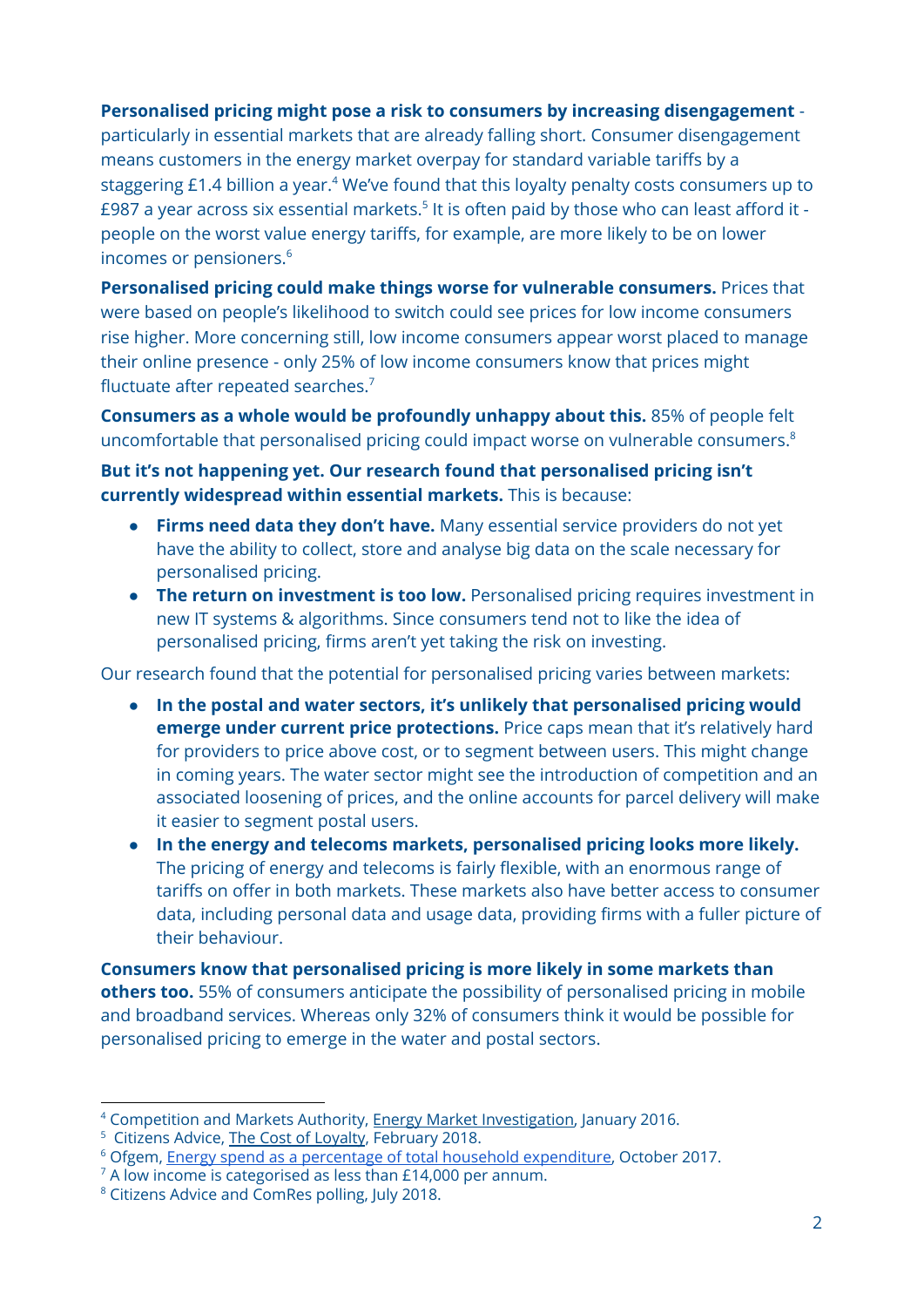**There are some constraints on personalised pricing.** Existing legislation and regulations place limits on the forms that undisclosed personalised pricing might take. These operate in three main ways:

- 1. By preventing price discrimination based on identity,
- 2. By limiting access to consumer data, and
- 3. By providing transparency about pricing practices.

The efficacy of these constraints however, is only as good as the power to enforce them. If it's not clear that personalised pricing is happening, it's very hard to hold providers to account for a practice which is likely to be illegal. In this instance, it's vital that regulators and particularly essential service regulators, continue to monitor the emergence of personalised pricing.

**For the most part, truly personalised pricing lies in the future.** But the challenges it presents should be tackled now. Current protections for consumers could also serve as important safeguards in the future:

- **Current price protections are vital** but these must be kept up to date, to ensure those who are least able to manage don't get left behind.
- **Regulators need to keep up with technological changes** by maintaining oversight about how data is used to inform pricing strategies and monitoring the cost of essential services for different consumer groups.
- **More needs to be done to ensure that technological developments - such as automated switching services - are used to benefit** *all* **consumers,** not only those who already shop around.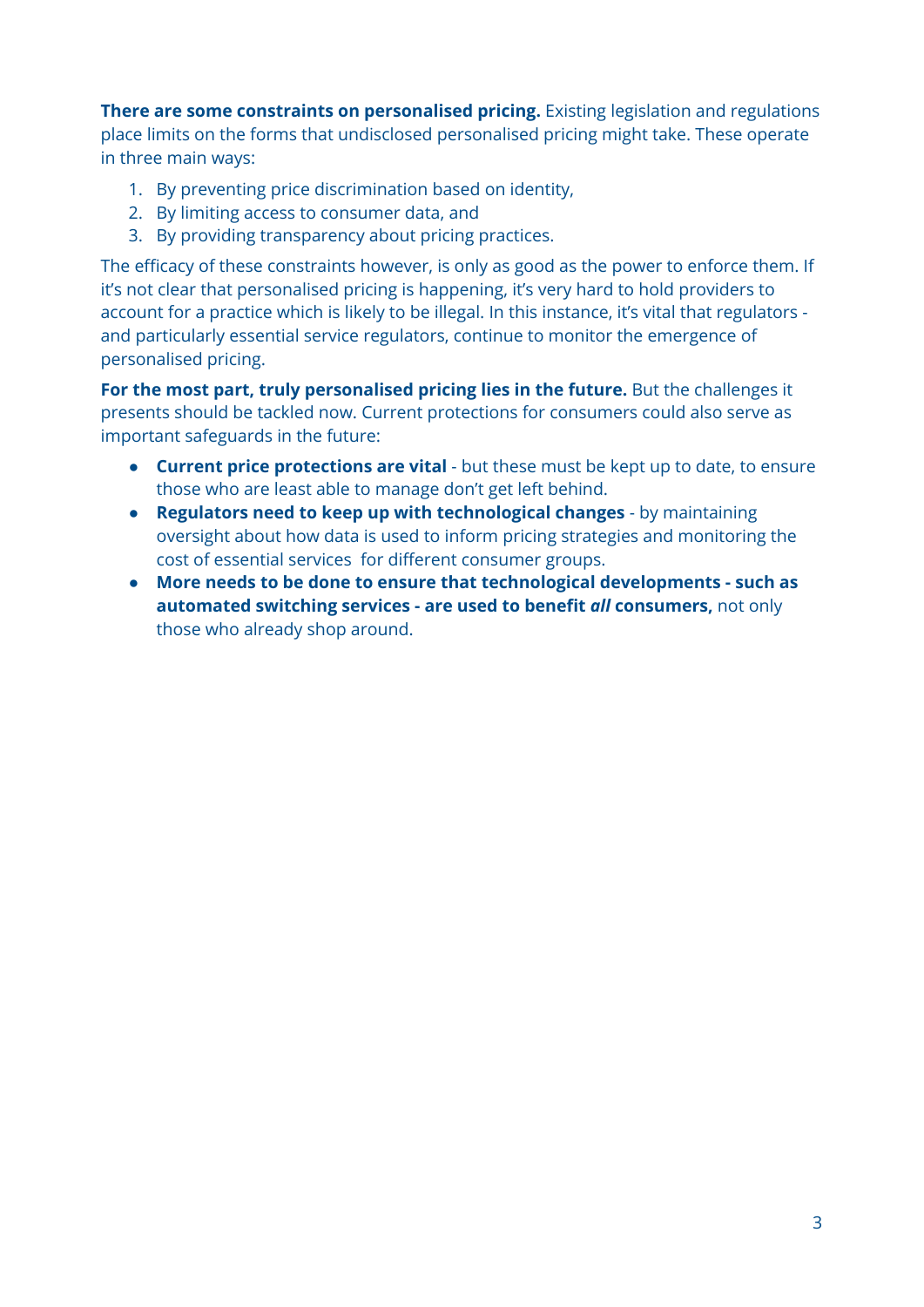### **Introduction**

By the year 2020, 1.7 megabytes of new information will be created every second for every human being on the planet.<sup>9</sup> The exponential growth of so-called 'big data' is already having huge effects for consumers - and the markets they interact with. Our experience online is tailored to our interests, where we shop, our social media profile and it is looking increasingly likely that the prices we pay will be tailored to us too.

#### **What is personalised pricing?**

This transformation in how prices are set has come to be known as 'personalised pricing'. Personalised pricing is a sophisticated form of price discrimination - the practice of charging different consumers different prices for the same goods or services based on what they are willing to pay. Personalised pricing differs from traditional price discrimination due to its granularity: rather than try and segment consumers into different groups, the idea behind personalised pricing is to try and set a price for each individual according to what they are willing to pay. A huge range of data about us could, in principle, be used to set this price, from demographics (e.g. gender or [race\)](http://benjaminshiller.com/images/First_Degree_PD_Using_Big_Data_Jan_27,_2014.pdf) or behaviour (e.g. [web-browsing](http://review.chicagobooth.edu/marketing/2018/article/are-you-ready-personalized-pricing) history).

We've already seen a number of different instances of personalised pricing for [shoes,](http://review.chicagobooth.edu/marketing/2018/article/are-you-ready-personalized-pricing) holiday [bookings](https://news.northeastern.edu/2014/10/23/ecommerce-study/) or newspaper [subscriptions](http://blogs.reuters.com/felix-salmon/2013/09/03/why-the-internet-is-perfect-for-price-discrimination/). But the presence of this pricing practice in essential markets remains largely unexplored.

#### **The scope of our research**

We wanted to learn more about personalised pricing - but in particular we wanted to focus on certain essential markets: energy, water, telecoms and post. We chose these markets because they are important for a range of consumers. Postal services remain highly important for older and more rural consumers.<sup>10</sup> Energy, telecoms and water are so essential to modern life that, when prices rise or problems emerge, consumers are often unable to reduce or change their usage. This is a particular challenge for low-income households - the poorest households spend 9.7% of their annual expenditure on energy alone. 11

To answer our questions, we commissioned Frontier Economics to look at each of these four markets to review:

- 1. The conditions necessary for personalised pricing
- 2. The potential for its emergence in certain essential markets
- 3. The likely impact on consumers in each market

#### **This report**

This report sets out our reflections on the research conducted by Frontier Economics and discusses wider questions surrounding personalised pricing. Here, we aim to set out what personalised pricing might mean for consumers in practical terms.

<sup>10</sup> The scope of our research on the postal sector was limited to the notion of consumers as 'senders of mail', rather than considering the cost of delivery to consumers. For an account of this, see Geradin, Damien, Price [Discrimination](https://papers.ssrn.com/sol3/papers.cfm?abstract_id=1645876) in the Postal Sector and Competition Law, July 2010.

<sup>&</sup>lt;sup>9</sup> AnalyticsWeek.com, Big Data [Facts](https://analyticsweek.com/content/big-data-facts/) March 2017.

<sup>&</sup>lt;sup>11</sup> Office for National Statistics Data, Family [spending](https://www.ons.gov.uk/peoplepopulationandcommunity/personalandhouseholdfinances/expenditure/bulletins/familyspendingintheuk/financialyearendingmarch2016) in the UK: financial year ending March 2016.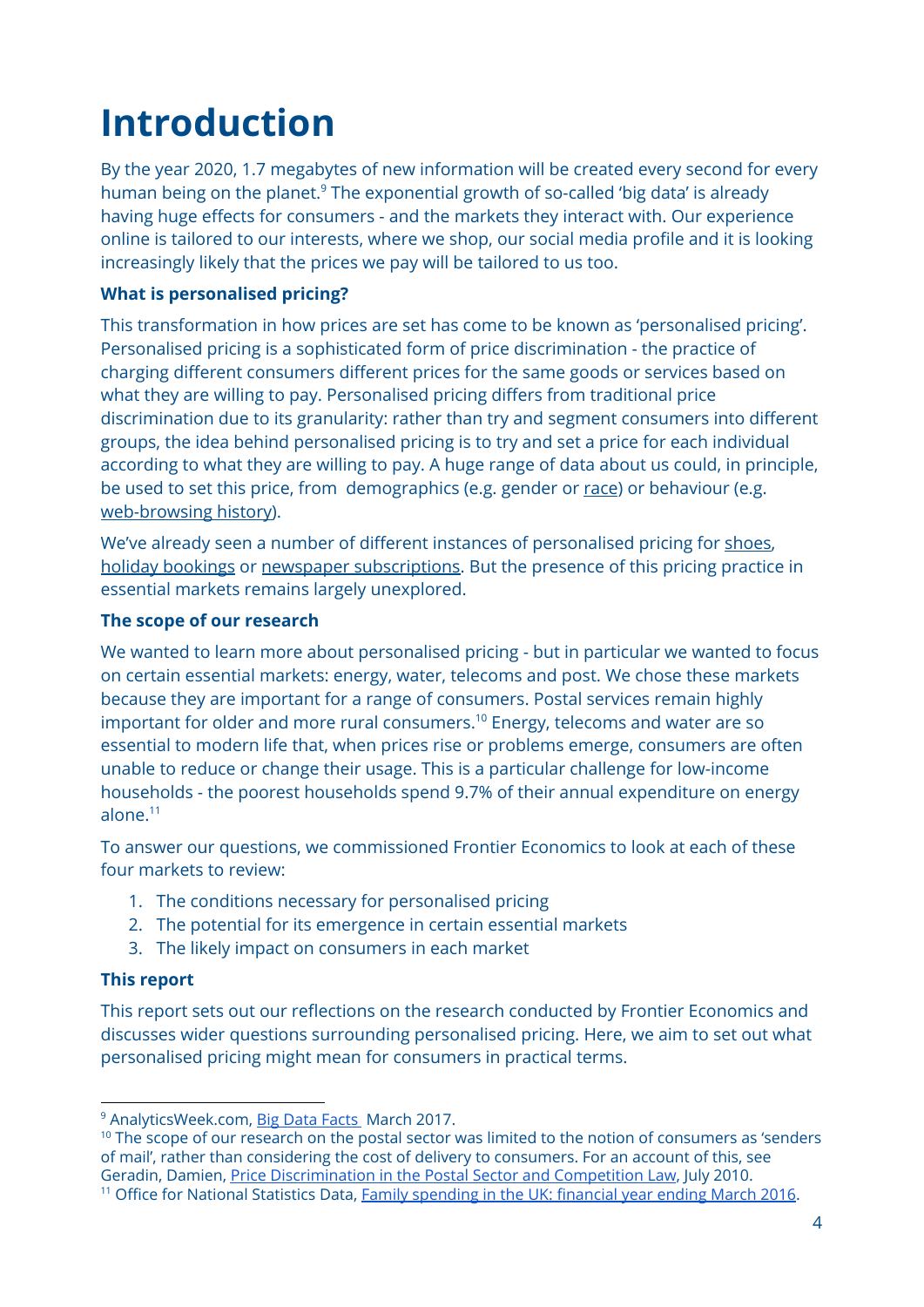We have broken this issue down into seven parts, which consider:

### **1. Personalised pricing: our key findings**

This section sets out the key findings from Frontier Economics' review of personalised pricing. Subsequent sections build on these findings by introducing our own reflections.

### **2. How consumer data will drive personalised pricing**

This section sets out how firms use data to build a more sophisticated picture of consumer behaviour and could use it to set more personalised prices.

### **3. The potential benefits of personalised pricing**

Economic theory doesn't predict whether personalised pricing is good or bad for consumers: it is highly dependent on market specifics. This section sets out the way that personalised pricing could lower prices for some consumers and enable firms in industries with slim margins to stay in business.

### **4. The downsides of personalised pricing**

Personalised pricing can lead to higher prices and excessive profits for companies, particularly in situations where there are few competitors or high barriers to entry. This section argues that essential markets already fail consumers on multiple fronts, in ways that could be exacerbated by personalised pricing.

### **5. The wider impacts of personalised pricing**

Personalised pricing could affect the structure of essential markets. This section considers the potential impacts on innovation & competition.

Essential markets face big challenges, such as extending reliable broadband nationwide, developing more energy efficient services and addressing unfairness in pricing structures. There's a risk that if market failures aren't addressed, personalised pricing could compound these problems - allowing firms to target consumer behaviour in ways that might be detrimental for consumers in the longer term.

### **6. What might personalised pricing mean for vulnerable consumers?**

Personalised pricing in essential markets has both risks and opportunities for consumers. Importantly, however, consumers likely to benefit from this pricing strategy would be those who already tend to be engaged with these markets. By contrast, consumers who have typically shown low levels of engagement, often the elderly or those on low income, might be treated as increasingly price insensitive - and encounter higher prices.

### **7. The constraints on personalised pricing**

There are existing pieces of legislation and regulation which might limit the detrimental effects of personalised pricing, in particular by reducing its capacity to 'discriminate' against particular groups. It's unclear however *how* this regulation should be implemented, when the evidence of personalised pricing remains murky at best.

### **Recommendations: how to shape personalised pricing in essential markets**

While personalised pricing has not emerged in essential markets yet, there's reason to think it's round the corner. This section considers what protections consumers need and how regulators can enable all consumers to benefit from technological developments.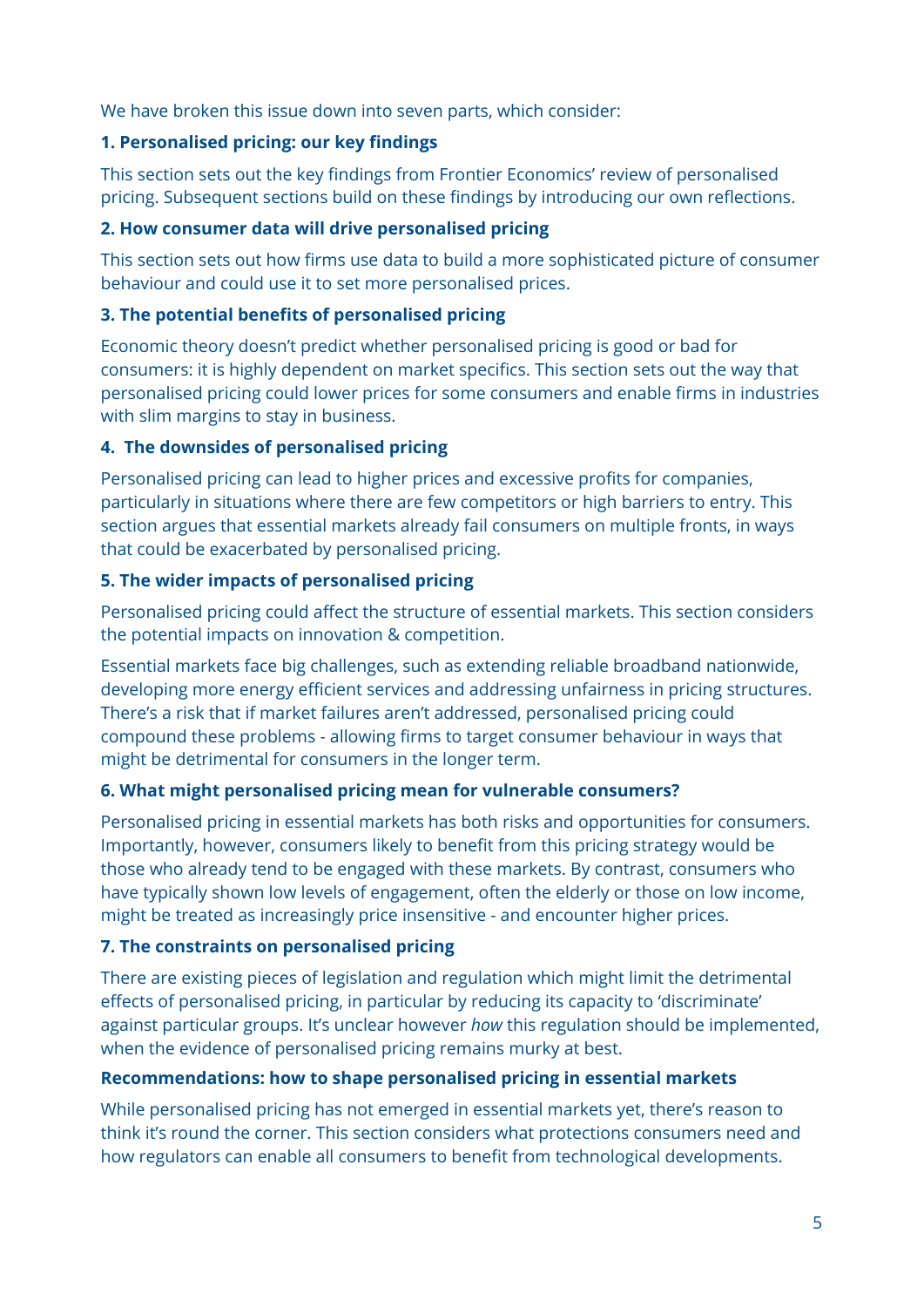# **1. Personalised pricing: our key findings**

Our research found that personalised pricing is not currently widespread in essential markets but this could quickly change. This is because:

- **Firms need data they don't have.** Many essential service providers do not yet have the ability to collect, store and effectively analyse big data on the scale necessary for personalised pricing.
- **The return on investment is too low.** Personalised pricing requires investment in new IT systems & algorithms. Because personalised pricing is not trusted by consumers, firms aren't yet taking the risk on investing.

**These factors look set to change**. The increasing availability of consumer data, improved storage and opportunities for identifying correlations in this data, as well as the linking of 'smart' household products, means that essential service providers are likely to learn more about their clients, their habits and their financial capabilities than ever before at lower cost.

Some of the tools to address the worst effects of personalised pricing are already in place. In essential markets some prices have caps - such as the cost of landlines, postage or the upcoming energy price cap for standard variable tariffs - whereas others are free to fluctuate according to the market. It is these existing price protections in essential markets which are likely to act as the most effective constraint on personalised pricing.

### **In what market conditions can personalised pricing emerge?**

Personalised pricing looks increasingly likely, but it only happens if certain conditions are met. For this pricing strategy to become widespread, two main things are important:

- **Providers must be able to charge more to consumers for the products they sell than the cost of making those products** (often this means they are in a strong or dominant position within a market). After all, if there are lots of providers selling a product cheaper than the price a provider predicts they're willing to pay, many customers will just switch away.
- **Providers must be able to use data to segment consumers into smaller groups** associated with common behaviours or characteristics. This information can then be used to work out who is willing to pay more and who will only buy at bargain prices. 12

These conditions mean it's unlikely that personalised pricing would emerge in the post and water sectors, because:

● **These markets are at least partially price controlled.** In post, there is a universal service obligation - which means that a single price will send a letter anywhere in the UK. More specifically, the price of second class and large parcels

<sup>&</sup>lt;sup>12</sup> The third factor necessary for personalised pricing to emerge is the 'inability of consumers to instantly resell the product'. This condition is highly unlikely to emerge in the essential market we are discussing here so we have largely excluded it from this account. To read more about this, see our accompanying research.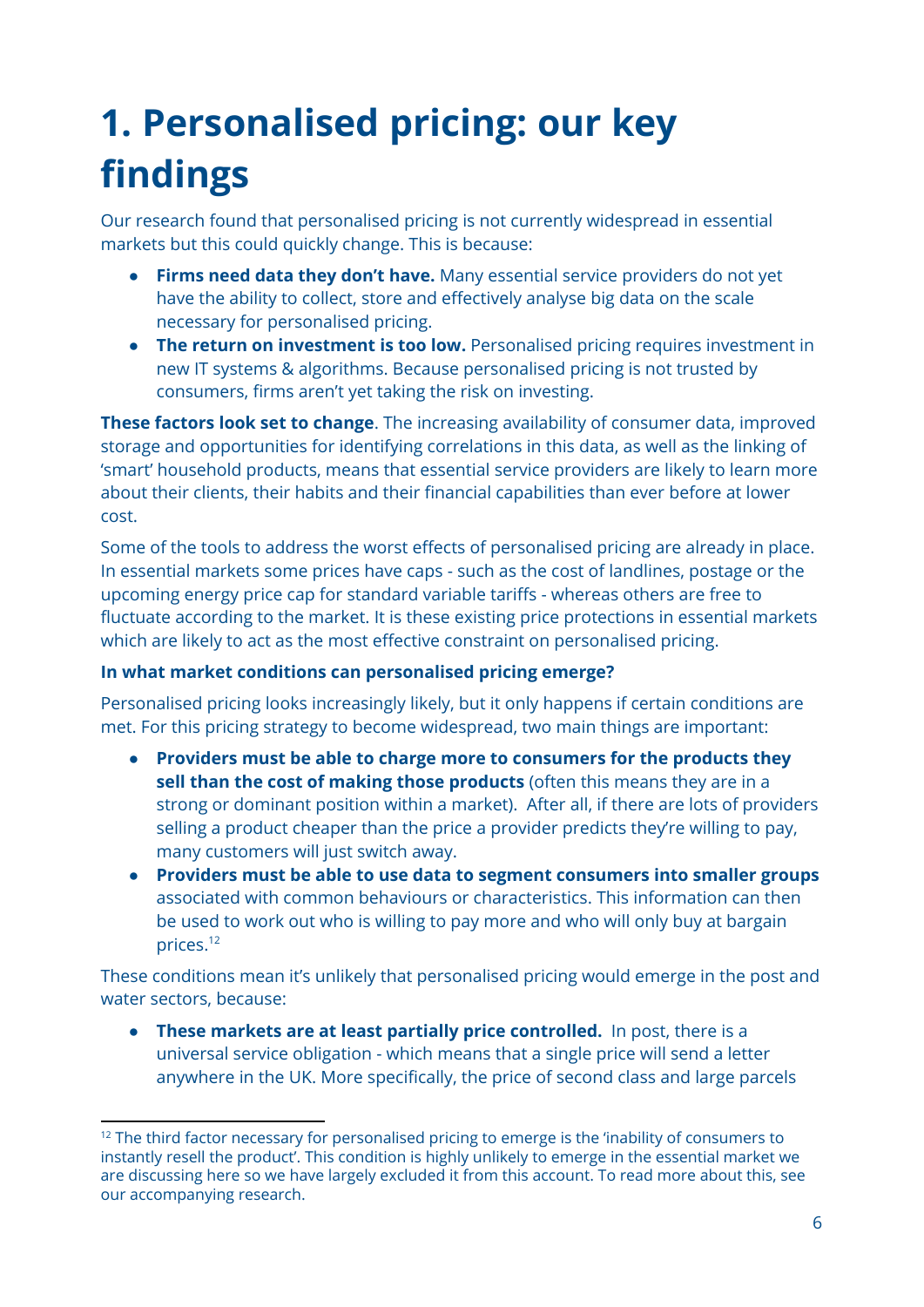are controlled. Water companies have all their domestic prices set by their regulator Ofwat. The inflexibility of these prices means it would be hard for firms to introduce a sophisticated and variable approach to pricing its products.

● **There is limited access to consumer data.** Unlike energy and telecoms providers, only 50% of homes have a water meter.<sup>13</sup> This shortage of information on usage patterns and the inability to switch provider means that the capacity for water companies to introduce a greater degree of price discrimination is limited. The postal sector usually lacks access to consumer data. At present the very act of purchasing a stamp and posting a letter is blind to which consumer does it, as the price of stamps remains regulated.

Personalised pricing could still emerge if market rules change. Specifically:

- In the postal sector, Royal Mail is allowing consumers to set up accounts online. This could open the door to using consumer data to personalise pricing - but controls on prices would still set a limit on this.
- The water sector might see the introduction of residential competition. Policy discussions about the introduction of competition in residential water provision have not developed significantly since 2016, but may still be pursued in future. The introduction of competition would be likely to be associated with the dismantling of current pricing controls - and would therefore open the door for more sophisticated price discrimination based on data analysis.

### **Personalised pricing is significantly more likely in the energy and telecoms markets**

There are two key factors which create these conditions:

### **1. The increasing quantity of and capacity for data analysis**

There are large and growing amounts of data on consumer usage habits. The rollout of smart meters will significantly change the amount of information held by providers in the energy sector. Our research found that the extent to which this will create the conditions for personalised pricing is dependent on how regularly consumers choose to share their data. Smart meters will give consumers the option to share data monthly, daily or at thirty minute intervals, as service providers increasingly offer apps or other services that access smart meter data through a Consumer Access Device (CAD) the granularity of data available to them will increase to near real-time data

Telecoms companies hold huge amounts of usage data which can be compared against consumers' actual contracts - this enables them to have a much richer account than energy companies have traditionally had access to. Even the basic functions of a phone can provide a rich picture of people's regular habits and consumption activities. These firms are able to ask crucial questions about their customers - to what extent do customers use their current packages? Are customers regularly underusing their data allowance or overusing it? What products do customers use in combination?<sup>14</sup>

#### **2. Firms in these industries can set prices above the cost of production**

Both telecoms and energy companies have a large range of tariffs available, with different charging structures built into them. In the energy industry, there are usually 200 different

<sup>13</sup> https://www.water.org.uk/consumers/metering

<sup>&</sup>lt;sup>14</sup> Subramanya, S., Analysis of mobile phone call data to determine user [characteristics](https://www.researchgate.net/publication/260553625_Analysis_of_Mobile_Phone_Call_Data_to_Determine_User_Characteristics_and_to_Enhance_User_Experience) and to enhance user [experience](https://www.researchgate.net/publication/260553625_Analysis_of_Mobile_Phone_Call_Data_to_Determine_User_Characteristics_and_to_Enhance_User_Experience), International Journal of Computer Applications, April 2012.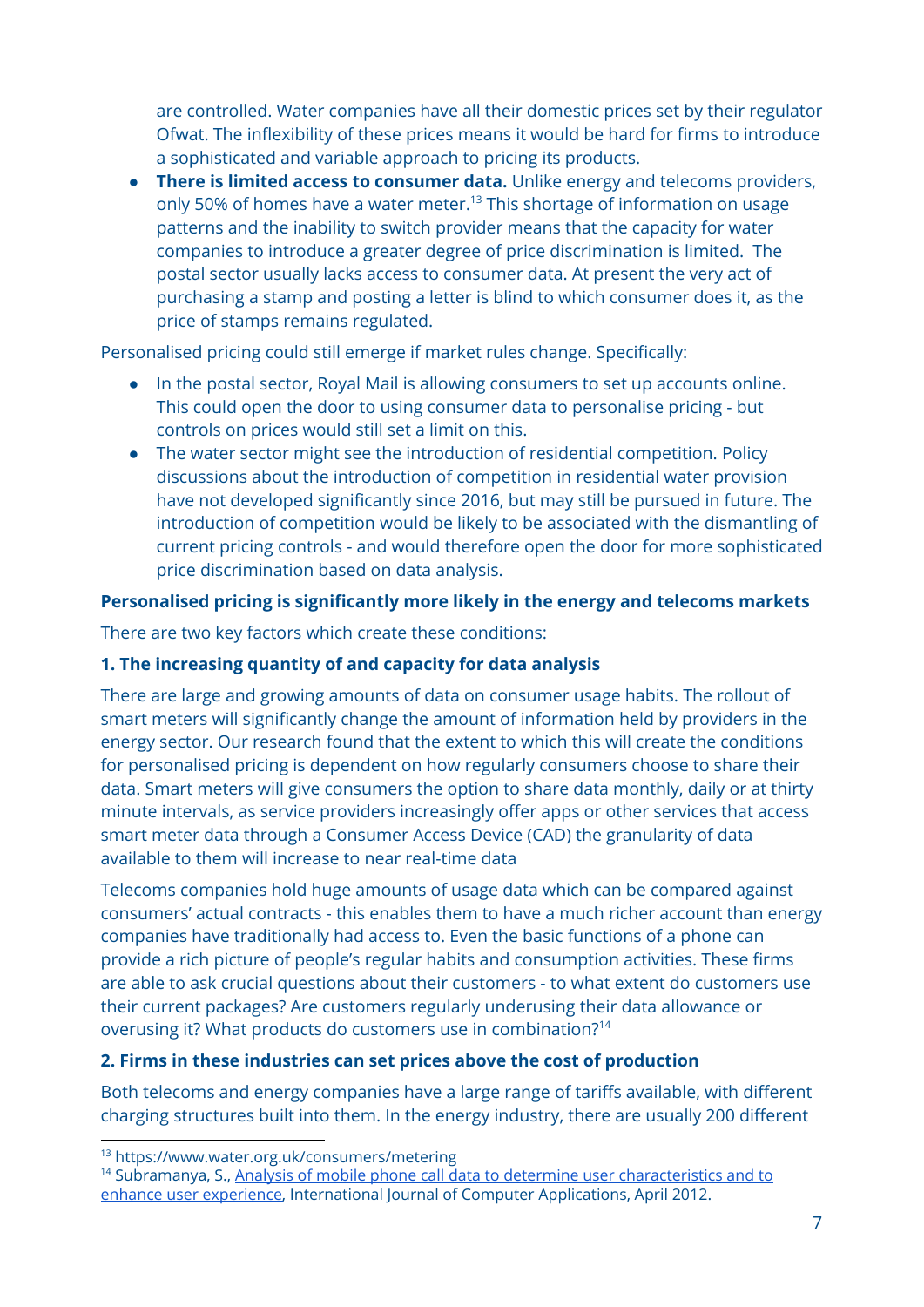tariffs available to choose between at any given time - both standalone, for electricity and gas separately, and bundled, bringing the two sources together.<sup>15</sup> This tariff diversity suggests that there is room for manoeuvre in setting prices above the cost of production. This is of course, likely to be reduced somewhat by the newly introduced price cap on standard variable tariffs, which could protect some disengaged consumers who might be more vulnerable from experiencing such costs. 16

The telecoms industry is also characterised by huge diversity in its pricing strategies. The only sector specific limitation on telecoms pricing strategies is Ofcom's monitoring of standalone fixed line services which led to the introduction of BT's voluntary commitment in October 2017. 17

Ultimately, in both these markets, it is the relative flexibility that providers have to set prices that creates the conditions in which personalised pricing could emerge.

<sup>15</sup> Citizens Advice energylinx data (unpublished), April 2018.

<sup>&</sup>lt;sup>16</sup> This is likely to be reduced somewhat by the newly introduced price cap on standard variable tariffs. For more information on our perspectives of the likely effect of the energy price cap, see Citizens Advice's Energy [Consultation](https://www.citizensadvice.org.uk/about-us/policy/policy-research-topics/energy-policy-research-and-consultation-responses/energy-consultation-responses/) Responses.

<sup>&</sup>lt;sup>17</sup> Ofcom, Review of the market for [standalone](https://www.ofcom.org.uk/__data/assets/pdf_file/0015/107322/standalone-landline-statement.pdf) landline services, October 2017.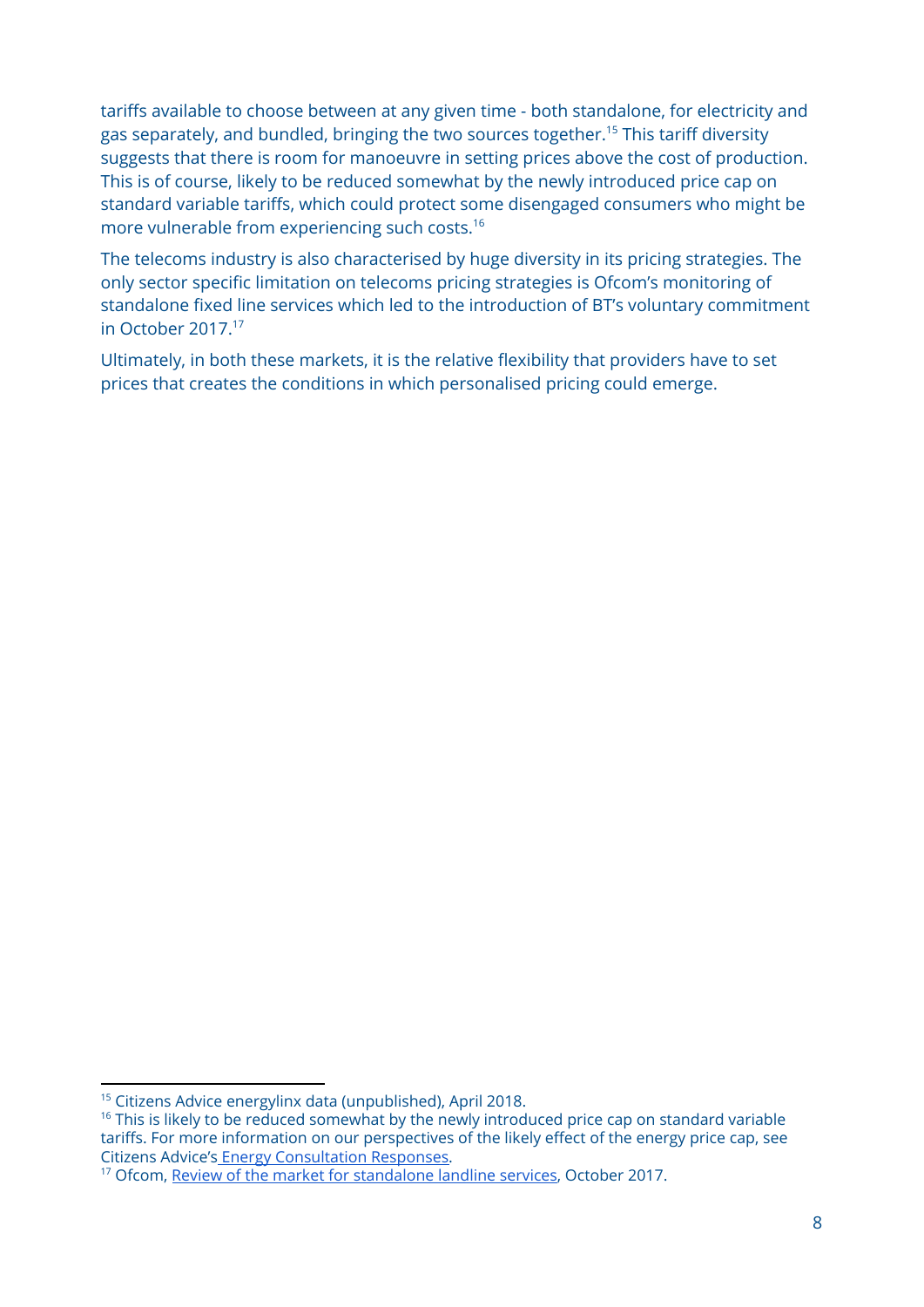# **2. How consumer data will drive personalised pricing**

Personalised pricing looks increasingly possible because of the growth in the availability of consumer data. This section elaborates on some of the changes in data availability across essential markets, and seeks to explain some of the technical developments through which personalised pricing can emerge. This transformation in the availability of data is a global phenomenon occurring across a huge range of markets.



Essential service providers in the UK are in the midst of massive changes in the accessibility of consumer data. This will enable them to know more about the consumers using their products than ever before. This growth in data availability is driven by three key factors:

- **Changes in purchasing habits.** More people than ever purchase their essential goods and services online. In 2018, **77%** of people in Great Britain used the internet to find information about goods and services in the last three months, up from 59% in 2008. More than three quarters of people made at least one online purchase in the last 12 months. 18
- **Increasing information available through browsing history.** The Information Commissioner's Office found that UK websites placed an average of **44 cookies** on a first visit, the highest of any country surveyed.<sup>19</sup> 86% were persistent cookies

<sup>&</sup>lt;sup>18</sup> ONS, [Shopping](https://www.ons.gov.uk/peoplepopulationandcommunity/householdcharacteristics/homeinternetandsocialmediausage/bulletins/internetaccesshouseholdsandindividuals/2018) online, 2008 to 2016. Base: Adults (aged 16+) in Great Britain

<sup>&</sup>lt;sup>19</sup> A cookie is a small text file created by a website stored in the user's computer either temporarily for that session only or permanently. Cookies enable websites to recognize and keep track of your preferences. Definition from PC [Mag](https://www.pcmag.com/encyclopedia/term/40334/cookie) Encyclopaedia.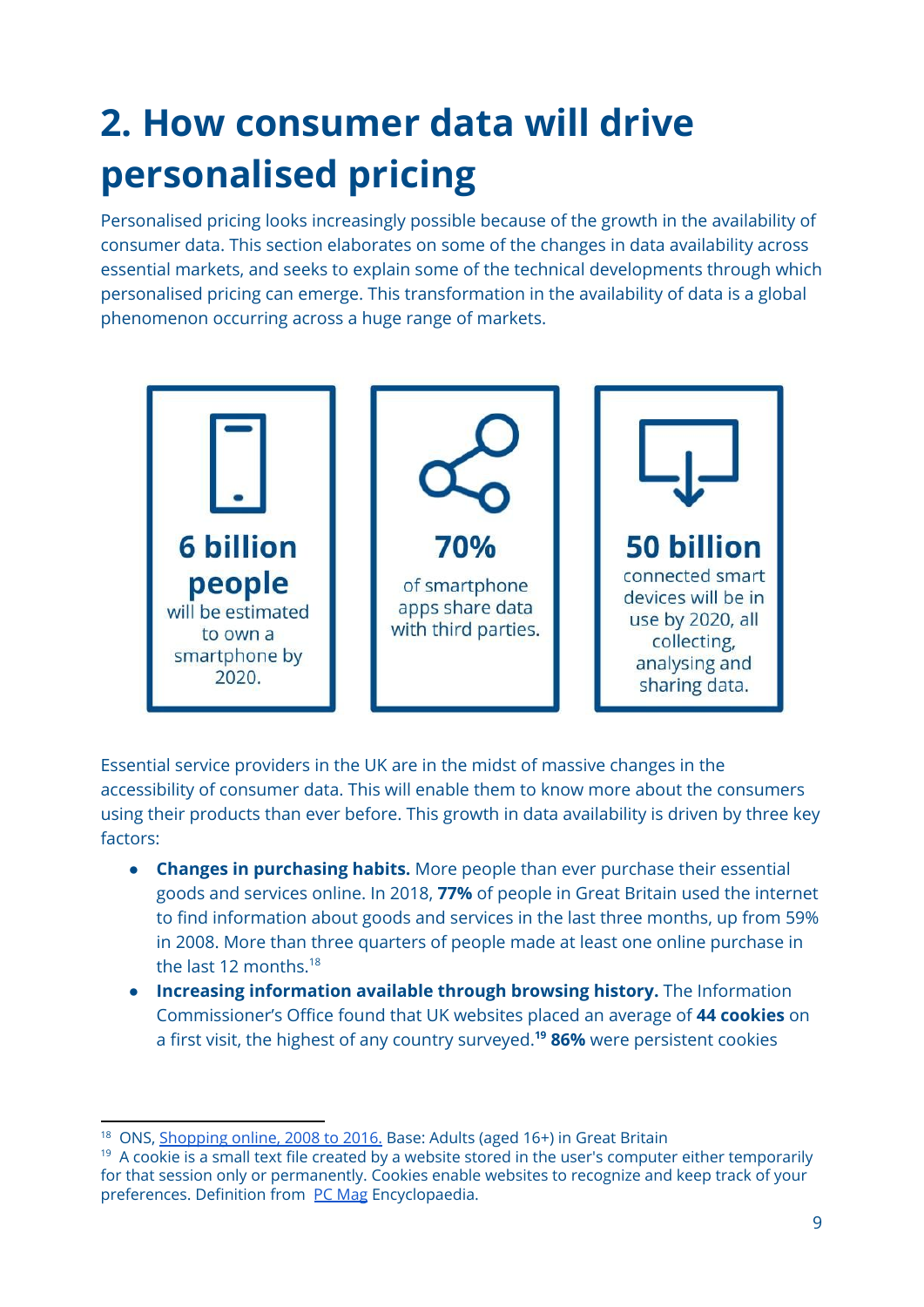which remain on a person's device after use, whilst 14% were removed after a person's browsing session had ended. 20

● **The development of connected smart devices.** By 2020, there will be **53 million energy smart meters** rolled out in homes across the country. These have the capacity to generate as much as **400 megabytes** of data a year, which means UK energy providers could collect as much as **21.2 billion megabytes of additional data each year**. 21

More sophisticated mechanisms for storing and analysing data mean that a range of data points can then be joined up. By linking unique identifiers, such as date of birth, IP addresses or full names, providers can develop sophisticated consumer profiles. These profiles would include basic personal information such as gender, date of birth, address, but could extend much wider - to consumers' shopping preferences, social networks, digital devices, and preferred holiday destination.

**When integrated, this data can provide a sophisticated understanding of consumers' habits and usual behaviours.** We know that consumer behaviour tends to fall into patterns associated with objective indicators. For example, an Ipsos Mori poll on basic digital skills found that while 85% of consumers had sufficient digital skills to purchase goods or services online, this fell to 76% amongst the lowest income bands and to 57% amongst older people. $^{22}$  Both age and socio-economic status are also associated with consumers tending to pay over the odds for their energy, mobile phone and other essential services. It's perfectly plausible to imagine this additional data being used by providers to even more specifically identify which consumers were unlikely to scrutinise their energy bills.

**Complex algorithms are an essential part of this process.** Algorithms speed up the process of linking consumer data, but also ensure that the prices advertised online are able to fluctuate, depending on a range of different factors.

The most common use of algorithm-based pricing at the moment is **dynamic pricing**. This is a form of price discrimination in which algorithms automatically adjust prices or discount offers, typically to respond to changes in competitors' prices, but also on the basis of the relative levels of supply and demand (e.g. surge pricing). It is most commonly associated with the airline industry, and with firms such as Uber which operate 'surge' pricing, dependent on the availability of taxis in relation to customers.<sup>23</sup>

We haven't found indications of widespread dynamic pricing in essential markets, but the risk that algorithms could be used to 'fix' prices are suggested in the case study below.

#### **Case study**

Two companies that sold frames and posters online put in place an agreement not to undercut each other's prices in certain circumstances, and on certain products on Amazon's UK site. In order to ensure this was the case, both sellers used automated repricing software to monitor and adjust their prices. The two companies kept in contact

<sup>22</sup> Ipsos Mori, Basic [Digital](https://s3-eu-west-1.amazonaws.com/digitalbirmingham/resources/Basic-Digital-Skills_UK-Report-2015_131015_FINAL.pdf) Skills, 2015.

<sup>&</sup>lt;sup>20</sup> Information Commissioner's Office, Article 29 Cookie Sweep [Results,](https://ico.org.uk/media/about-the-ico/documents/1043274/a29-cookie-sweep-combined-analysis-report.pdf) 2015.

<sup>&</sup>lt;sup>21</sup> SmartGridAwareness.com, 'Smart meters [generate](https://smartgridawareness.org/2015/12/31/smart-meters-generate-gold-mine-of-data/) a 'gold mine of data' for Utilities', December 2015.

<sup>&</sup>lt;sup>23</sup> OECD, [Algorithms](https://one.oecd.org/document/DAF/COMP/WD(2017)19/en/pdf) and Collusion, June 2017.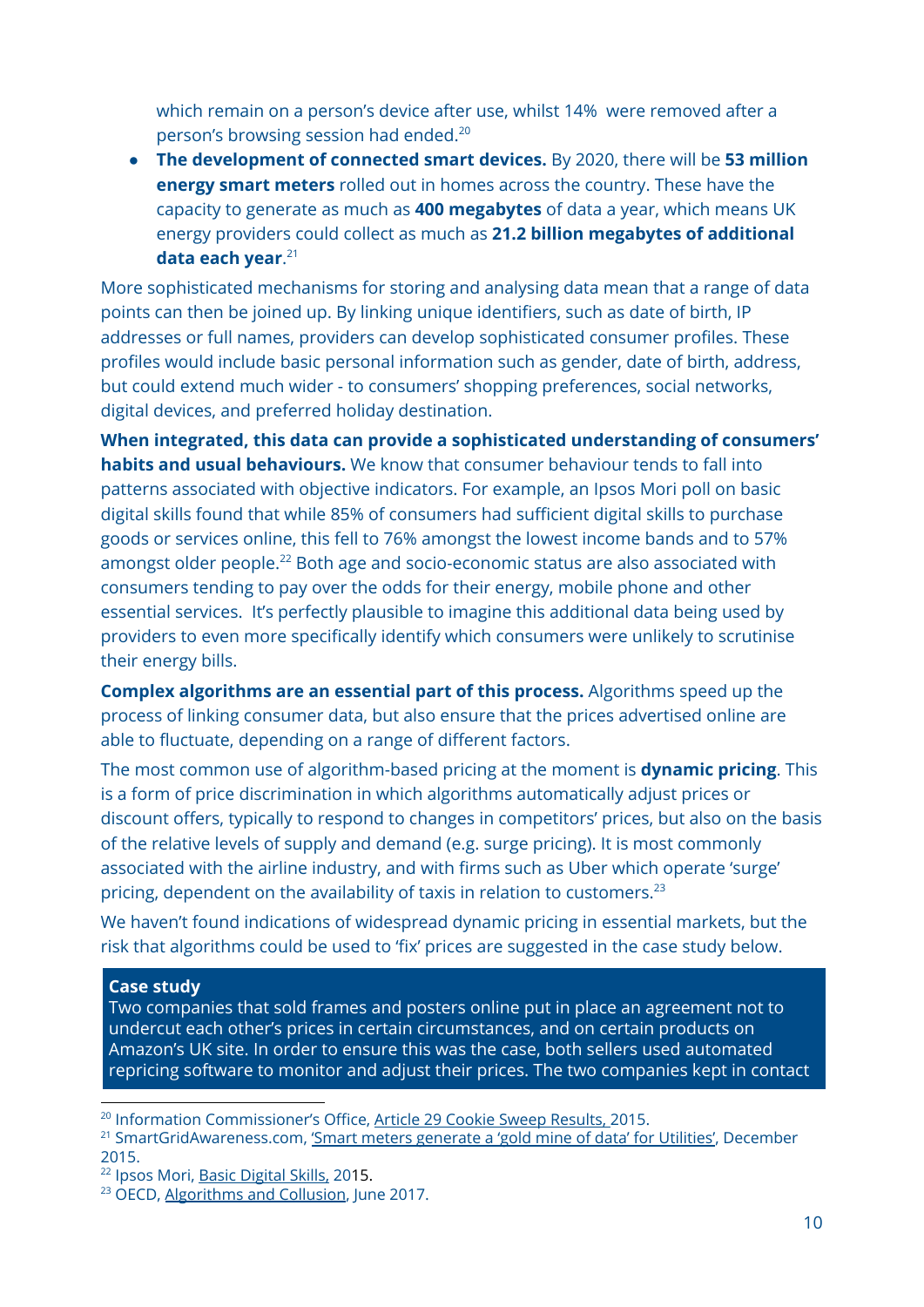to make sure the pricing arrangement was working and to deal with issues regarding the operation of the repricing software.

The CMA found this to be a breach of competition law. It fined the firms and disqualified the managing directors from taking up director positions for the next five years. This form of price fixing only departs in a fairly limited way from older forms of price fixing. But, as the CMA acknowledged; '*A further challenge remains for regulators to better understand whether, and if so in which circumstances, algorithms (in particular through so-called 'self-learning') could result in potential harm to competition or consumers where there is no such discrete, explicit agreement or where potential harms are more difficult to detect. 24*

<sup>&</sup>lt;sup>24</sup> OECD, [Algorithms](https://one.oecd.org/document/DAF/COMP/WD(2017)19/en/pdf) and Collusion, June 2017.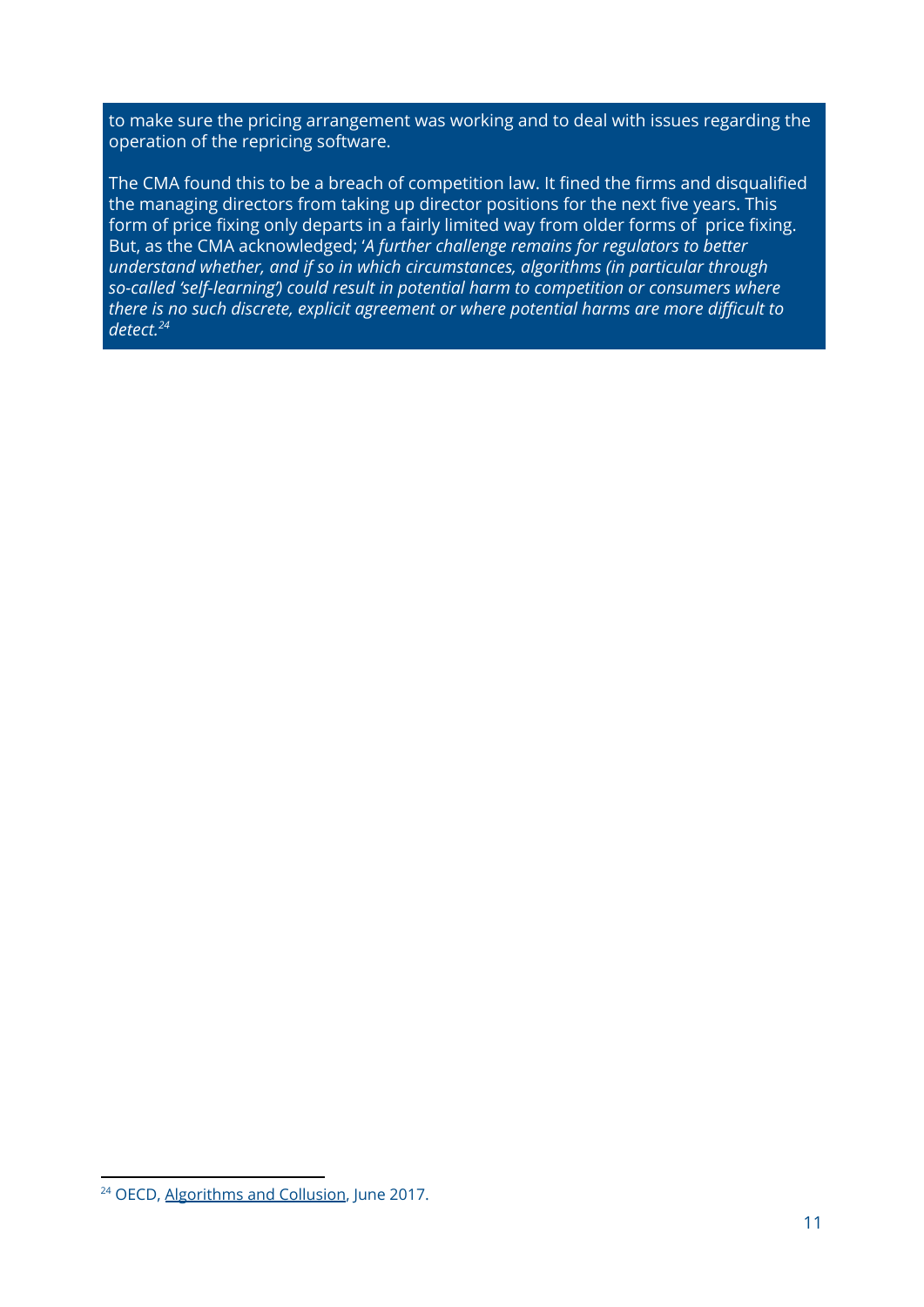# **3. The potential benefits of personalised pricing in essential markets**

**Increasing data sharing and personalised pricing can be good for consumers.** As personalised pricing is not easily identifiable in essential services markets, we've used a range of examples here to think about its possible benefits:

**● It might lead to lower prices for some consumers.** Where suppliers know the prices their competitors charge and there is a high likelihood that their customers shop around, an increase in data allows them to undercut their competitors and offer the lowest feasible price to particular consumers.

In the energy market for example, smart meters offer consumers the choice of how regularly to share their usage data. If consumers give suppliers permission, suppliers and third parties could use the data to provide personalised offers according to the consumers usual usage patterns. These offers are likely to be more targeted, potentially enabling consumers to receive better, lower cost deals.

● **Consumers may get offers which better suit their needs.** Increased understanding of the combination of products, especially telecommunications services, which are used by consumers can enable providers to target the most appropriate deal to consumers.

More sophisticated use of 'bundles' might be one example of this. Bundling, the practice of providing combined offers to consumers for several different products at a lower overall cost, has been widespread in the telecoms market for some time. In 2016, 75% of UK households bought a bundled communication service. Ofcom found these services 27% cheaper than the average price for the same services on their own.<sup>25</sup> With greater access to consumer data, communications providers might be able to develop more appropriate bundled products which specifically meet the usage needs of different consumers.

● **It enables expensive products and services to be made available at a lower cost** to those who plan ahead. Some consumer services are immensely costly to provide, and if all consumers paid an equal price, the service would remain out of reach for those on low incomes. Developments in the use of dynamic pricing can help to address this problem.

Pricing according to willingness to pay often operates in such a way for airlines. The pricing structure for budget airlines means that consumers who plan ahead can secure very low cost airline tickets. This means that those consumers who might ordinarily be excluded from the market at a higher price are able to fly. By contrast, those who purchase tickets later tend to pay much higher prices, as a consequence of reduced price sensitivity. This variable pricing strategy makes flying available to a

<sup>&</sup>lt;sup>25</sup> Ofcom, Pricing trends for [communications](https://www.ofcom.org.uk/__data/assets/pdf_file/0028/98605/Pricing-report-2017.pdf) services in the UK, March 2017.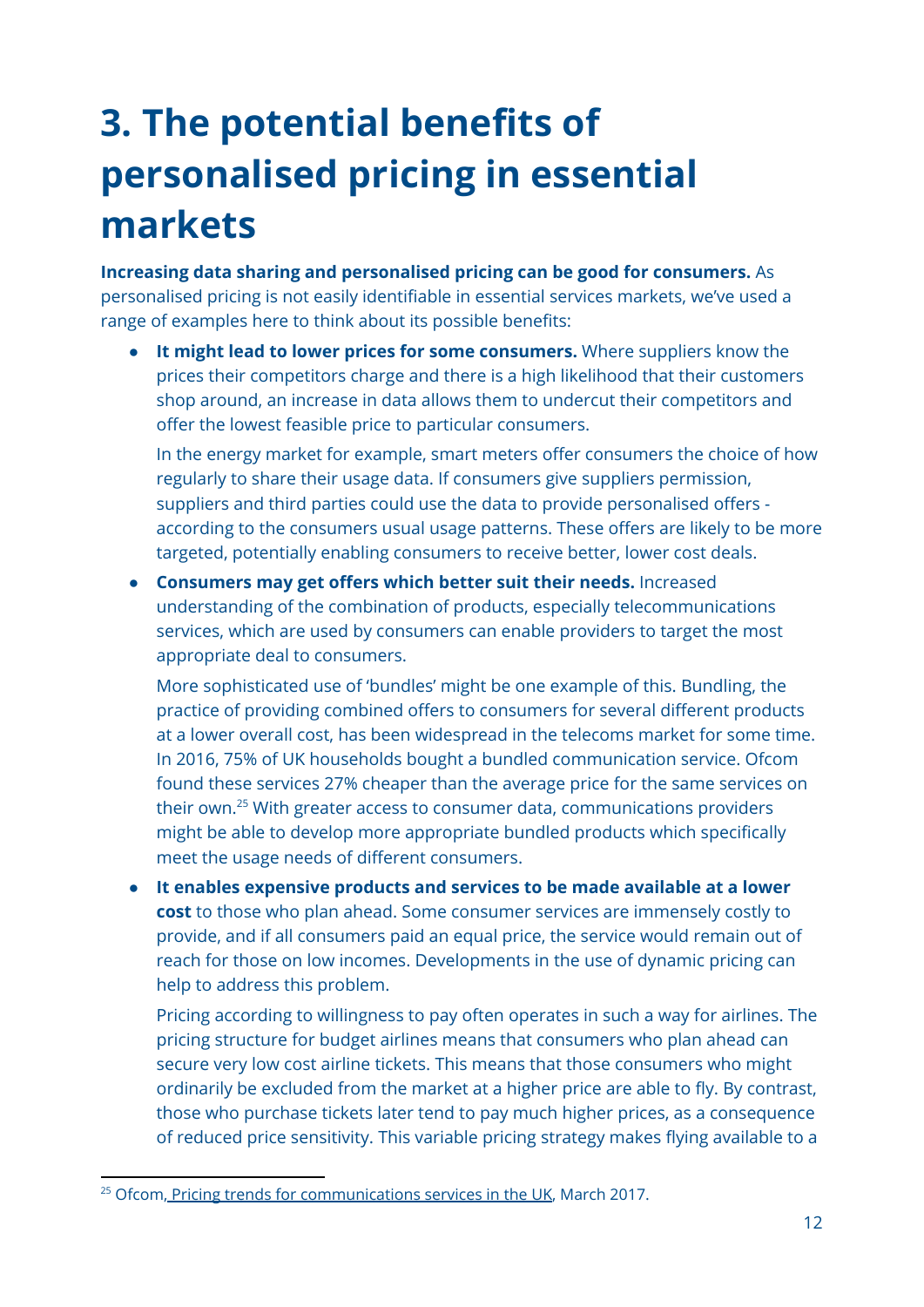much larger range of consumers than a mid-level standardised price across all tickets.

**● It could give consumers access to greater choice.** Personalised pricing can support consumers to have a greater choice and variety. This is because it can allow even loss making companies to turn a small profit by effectively assessing willingness to pay.

The Wall Street Journal, for example, does not have a total paywall. Instead, it offers different subscription fees depending on a user's web history. For those it considers unlikely to pay a regular fee, it offers an 'introductory offer' of just £3 a month. This use of price discrimination allows the newspaper to continue to meet its costs while distributing the price consumers pay according to their predicted interest in its content.

● **It might enable suppliers to better manage demand.** So that some very popular services do not become overburdened, personalised pricing can be used to manage demand.

Energy networks currently struggle to meet the demand of 'peak' hours of energy usage. Time of use tariffs seek to reflect the time-varying nature of electricity costs more accurately than current tariffs. These tariffs would charge higher prices at times of high levels of demand, whilst offering lower tariffs to those who used their energy at off peak hours. The tariffs seek to encourage consumers to shift their energy usage to lower-priced hours. This might lower energy bills overall, whilst also providing a potential reduction in power system costs. $^{26}$  This is more cost reflective pricing, but it also marks a way forward for price discrimination which seeks to manage demand. Time of use tariffs do not reflect direct personalisation of prices to each individual, but instead break consumers down into groups of thousands of customers. We can see how this works, if we look at a less essential market - a 'peer-to-peer' taxi company such as Uber. We can see that surge prices are not totally personalised, but effect those consumers who use its service at a given time. Uber argues that without surge prices, customers wait longer and the rate of fulfilled rider requests plummets - suggesting that surge pricing actually intervenes in the level of demand for a service. 27

<sup>&</sup>lt;sup>26</sup> Whilst theoretically interesting, time of use tariffs do carry certain risks, especially for those consumers who would struggle to shift their demand, due to working hours or dependent family members. Citizens Advice has conducted significant research into this issue. For more information, see The Brattle Group for Citizens Advice, The Value of Time of Use Tariffs in Great [Britain,](https://www.citizensadvice.org.uk/about-us/policy/policy-research-topics/energy-policy-research-and-consultation-responses/energy-policy-research/the-value-of-time-of-use-tariffs-in-great-britain/) July 2017. <sup>27</sup> Although as we'll go on to show - it's important not to overstress equivalents such as Uber. Demand for essential services - such as heating and water - are not similar to a taxi ride, for most consumers there is no immediate alternative on offer. For more information, see The Economist, 'Price [discrimination](https://www.economist.com/blogs/freeexchange/2016/02/price-discrimination-land) land', February 2016.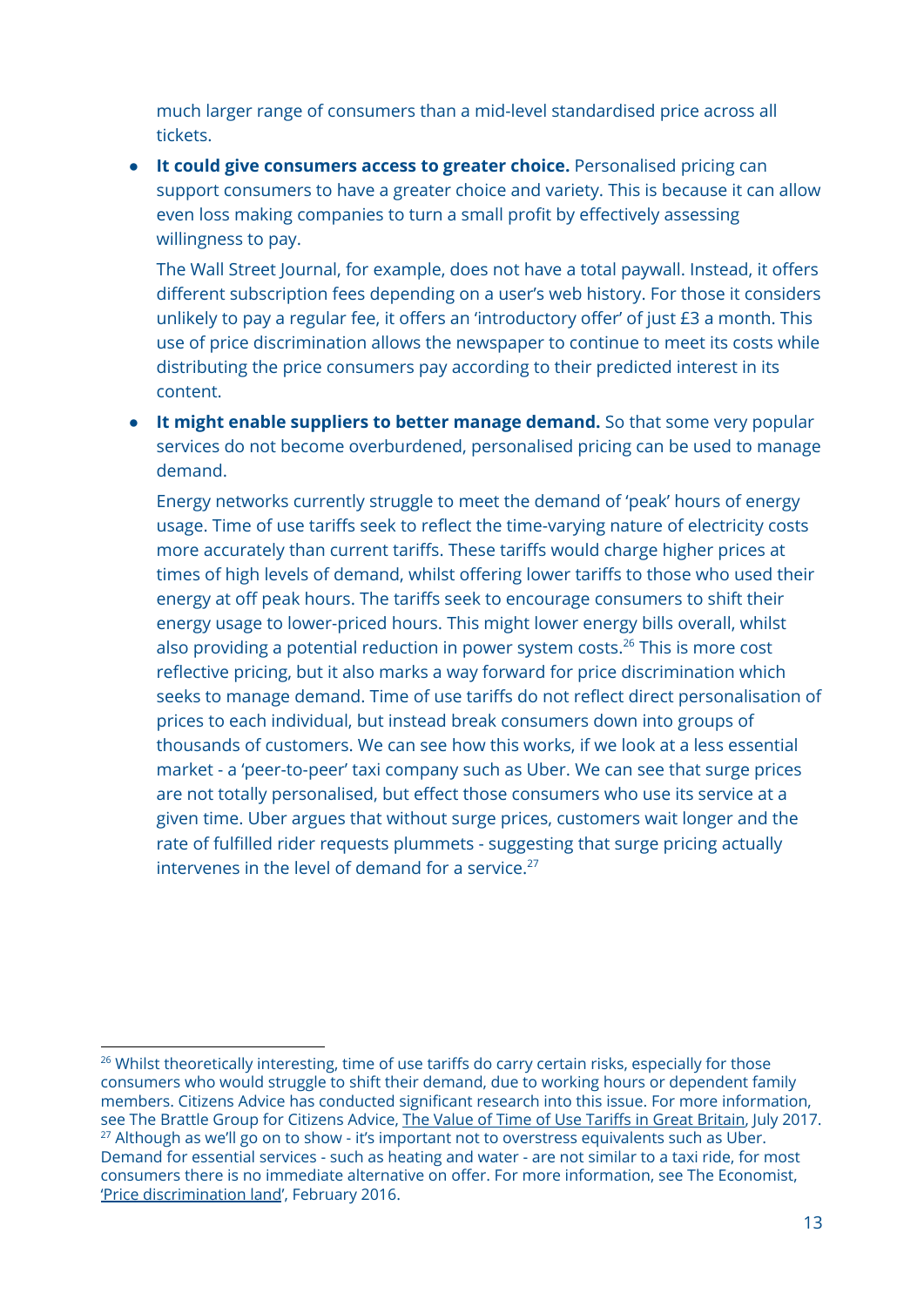# **4. The downsides of personalised pricing in essential markets**

The effective use of consumer data to set prices can have real benefits, enabling lower costs for some consumers and smoothing demand across services. But it's one thing to have personalised pricing through 'disruptive' apps which lower the cost of taxi journeys or a pair of shoes. The effects of personalised pricing look quite different when it comes to essential service markets, where patterns of consumer behaviour are very different.

Consumers tend to be less price sensitive when it comes to these services. Behavioural insights attributes this to a number of reasons:

- Consumers tend to stick to their existing provider, and find it a hassle to switch
- People tend to find these markets complex with too much choice
- Consumers tend to be overconfident about their ability to pay. $^{28}$

We know that, at present, markets take advantage of these patterns of consumer behaviour, leaving people paying over the odds for the goods that they receive. Personalised pricing risks exacerbating these problems as it might have further negative effects on people's behavioural biases.

### **Personalised pricing might increase the loyalty penalty**

As the chart below shows, consumers in essential markets often find themselves experiencing a penalty for failing to switch between providers. This reluctance to switch tends to be referred to as 'consumer inertia', also known as as the status quo bias.

Status quo bias amongst essential services providers is particularly notable since, unlike other commodities, these services tend to 'roll over'. When it comes to energy, most people 'inherit' an energy provider when they move into a home. This is different from other markets where - if you don't seek out the product - you might be forced to go without. Energy customers are therefore particularly likely to remain with their current provider, since this is unlikely to lead to the service ending or running out.

It's by identifying - and taking advantage of - consumer inertia that firms can charge a 'loyalty penalty'. This is the increased cost consumers pay for not shopping around, for the same good or service. Our research earlier this year found that, cumulatively, **people could be overpaying by as much as £987 - more than 4 months' worth of food for the average household.** And it's often vulnerable consumers who pay the most. 29

<sup>&</sup>lt;sup>28</sup> See [Behavioural](http://www.behaviouralinsights.co.uk/consumer-affairs/applying-behavioural-insights-to-regulated-markets/) Insights Team for Citizens Advice, Applying Behavioural Insights to Regulated [Markets,](http://www.behaviouralinsights.co.uk/consumer-affairs/applying-behavioural-insights-to-regulated-markets/) May 2016.

<sup>&</sup>lt;sup>29</sup> Citizens Advice, The Cost of [Loyalty](https://www.citizensadvice.org.uk/about-us/policy/policy-research-topics/consumer-policy-research/consumer-policy-research/the-cost-of-loyalty-exploring-how-long-standing-customers-pay-more-for-essential-services/), February 2018.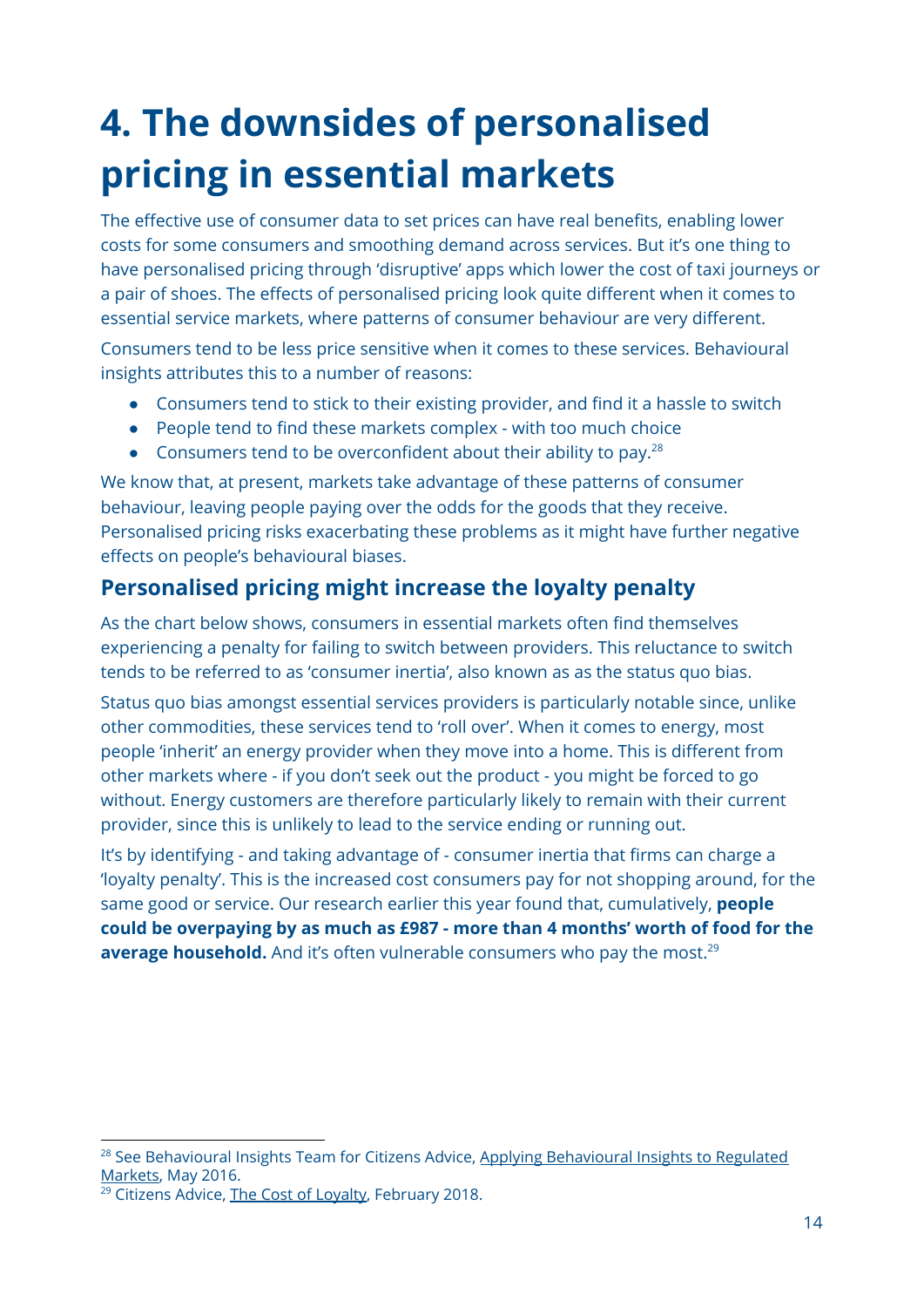

#### **Figure 1: Awareness of the loyalty penalty across essential services**

#### *Source: Citizens Advice analysis of Populus data 30*

**Personalised pricing could make it easier to target loyal consumers.** Large-scale data analysis would allow providers to identify the consumers who are most likely to switch between providers and those who are not. Currently, mobile phone and broadband providers commonly offer bundled 'retention offers' to those clients who are likely to switch provider. For example, if you call your mobile phone provider to let them know you are cancelling your contract, it's likely they will give you a better deal than you might be able to find advertised elsewhere. 31

If mobile phone or broadband companies could access their customers' web browsing data - which might indicate the likelihood of switching - this pricing strategy would become increasingly possible. Offers might reach consumers through email and advertising, as well as the over the phone methods traditionally used to haggle with providers. The increasing use of retention offers, however, would benefit only a section of the market - those who regularly switch their phone or broadband providers. It would penalise loyal or disengaged consumers over the long term.

**Personalised pricing could increase inertia.** As data is used to identify consumer preferences, in addition to increasing personalised offers, it is likely that more products will be 'bundled' - particularly in the telecoms sector. This process is expected to increase the complexity of the telecoms sector - which is already a problem for consumers. Over a third (35%) of consumers making a purchase say it's too hard to shop around in all

<sup>&</sup>lt;sup>30</sup> Question: 'For the following services, do you think long-standing customers are likely to pay more or less than newer customers?' Bases vary by market and exclude those who answered 'Don't know'. Populus Survey Data, January and June 2017.

<sup>&</sup>lt;sup>31</sup> Moneysavingexpert.com, 'Mobile Phone [Haggling](https://www.moneysavingexpert.com/phones/cut-mobile-tariff)', March 2018.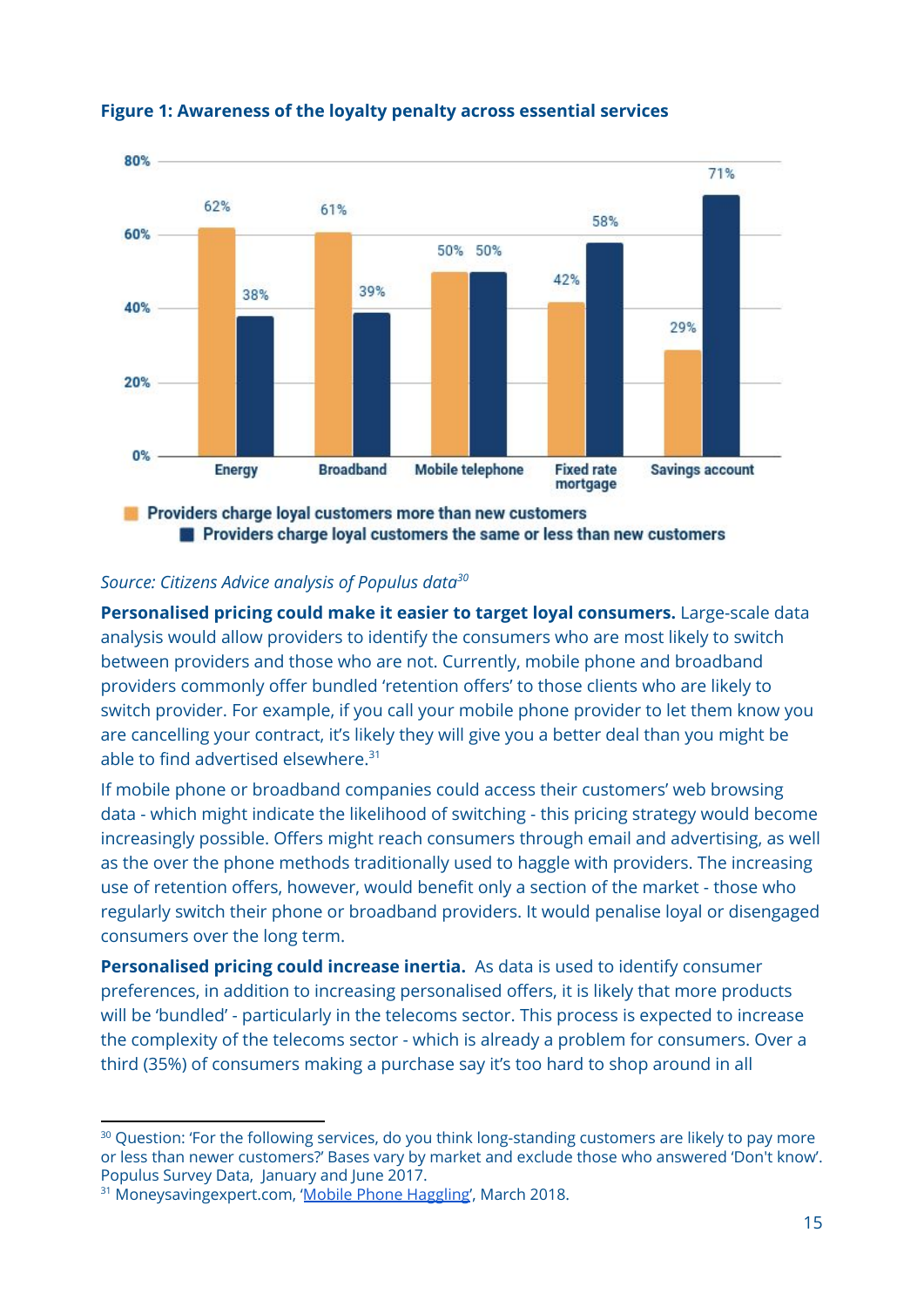essential markets. $32$  This complexity dissuades consumers from finding the best value product - and often leaves them sticking with their current provider.

Personalised pricing looks set to exacerbate this problem. The bundling of offers for consumers - while often providing a combined discount - makes it harder for people to compare prices across goods and services to ascertain whether they are getting a good deal. Bundled products can cause issues for the term-lengths of contracts. A mobile phone contract, for example, which ends six month earlier than the broadband contract - leaving consumers paying rolling over some contracts even after they are complete.<sup>33</sup> And, where consumers prefer a single service, breaking up 'bundled' products can be a hassle.<sup>34</sup> This increasing complexity might cause consumers to feel both disengaged and disempowered.

As it is, we often speak with people who would prefer to choose between simple product offerings:

*'"I found the task tedious because there are so many options to choose from, not just broadband but everything else is bundled in, calls etc."* 35

Consumer making a decision about home broadband

### **Personalised pricing makes it easier for essential service providers to target overconfident consumers.**

The insight into consumer behaviour provided by large datasets doesn't only enable providers to identify consumer inertia, it could allow providers to target other behavioural biases too.

This knowledge of consumer behaviour could see firms targeting those with a tendency towards financial overconfidence with offers which they might, in the longer term, struggle to maintain. We already see nearly 40,000 consumers coming to Citizens Advice with problems with their mobile phone contracts. In many instances, these people take out the contracts with high confidence that they will be able to meet the cost of ongoing monthly payments. Unfortunately, however, overconfidence can leave consumers unlikely to account for changes in their income or unexpected financial shocks, and they may then find it difficult to meet the cost of such arrangements.

**Overconfidence is more common amongst some consumers than others.** Previous research has shown that consumer overconfidence is most common amongst those with the least knowledge. $36$  Researchers have found that roughly 30% of consumers overestimate their credit score, with only 4% underestimating.<sup>37</sup> Personalised pricing

<sup>&</sup>lt;sup>32</sup> Citizens Advice, The Cost of [Loyalty](https://www.citizensadvice.org.uk/about-us/policy/policy-research-topics/consumer-policy-research/consumer-policy-research/the-cost-of-loyalty-exploring-how-long-standing-customers-pay-more-for-essential-services/), February 2018.

<sup>&</sup>lt;sup>33</sup> This was a particular issue highlighted by OfCom, Helping [consumers](https://www.ofcom.org.uk/__data/assets/pdf_file/0022/108445/UKCTA.pdf) to engage in [communications](https://www.ofcom.org.uk/__data/assets/pdf_file/0022/108445/UKCTA.pdf) markets, September 2017.

<sup>&</sup>lt;sup>34</sup> Research suggests that the elderly and those on lower incomes are more likely to be using a standalone landline offer. Ofcom, [Consultation](https://www.ofcom.org.uk/__data/assets/pdf_file/0030/97806/Consultation-Review-of-the-market-for-standalone-landline-telephone-services.pdf) Review of the market for standalone landline [telephone](https://www.ofcom.org.uk/__data/assets/pdf_file/0030/97806/Consultation-Review-of-the-market-for-standalone-landline-telephone-services.pdf) services, 2017.

<sup>&</sup>lt;sup>35</sup> Citizens Advice, [Against](https://www.citizensadvice.org.uk/Global/CitizensAdvice/Consumer%20publications/Finalreport-Againsttheclock.pdf) the Clock, November 2016.

<sup>&</sup>lt;sup>36</sup> Lichtenstein, S., & Fischhoff, B. (1977). 'Do those who know more also know more about how much they know? Organizational Behavior and Human Performance', 20(2), 159–183. <sup>37</sup> Perry, V. G. (2008). Is Ignorance Bliss? Consumer Accuracy in [Judgments](https://onlinelibrary.wiley.com/doi/abs/10.1111/j.1745-6606.2008.00104.x) about Credit Ratings, The Journal of Consumer Affairs, 42(2), 189–205.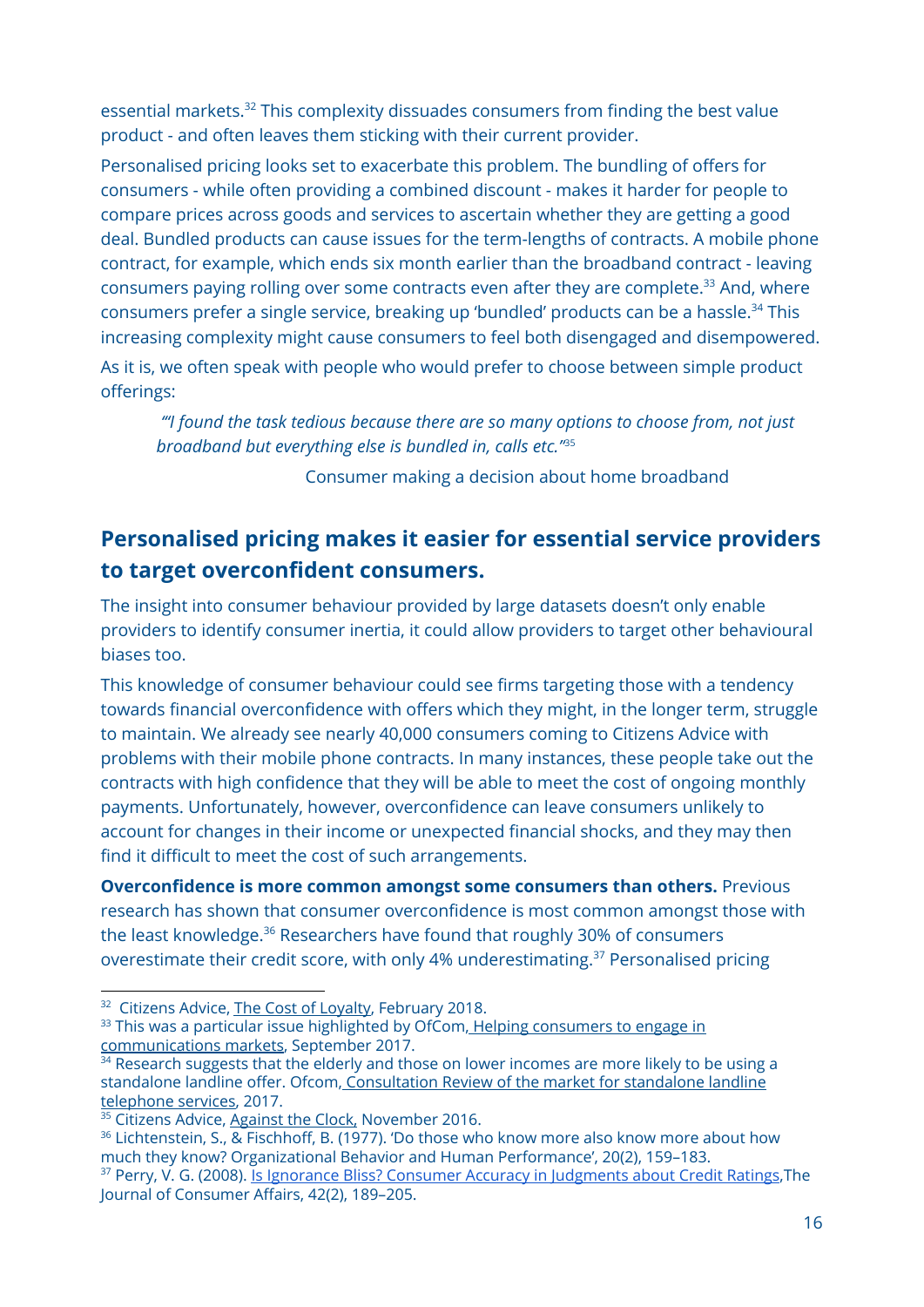strategies could take advantage of this - using access to web history to give providers an indication of the characteristics which might be associated with overconfidence.

Subscription traps are a common way in which consumer overconfidence about their ability to pay is exploited - and then exacerbated through a reliance on consumer inertia.

#### **Subscription traps - targeting consumer overconfidence and inertia simultaneously**

In previous research, Citizens Advice has explored the issues surrounding subscription traps. These are situations where a consumer unintentionally enters into a subscription through the advertising of a "free trial" or reduced price offer. But if the consumer doesn't cancel the trial within a set amount of time they automatically get transferred onto a costly subscription payment plan.

Subscription traps exploit consumer inertia by making it very difficult to withdraw from their terms. This is particularly damaging, since subscription traps often rely on Continuous Payment Authorities - which are harder to cancel than usual direct debits. But they might also target consumer overconfidence about their ability to pay. Using additional data on consumers could enable unscrupulous firms to target those who are most likely to feel confident about the costs.

Subscription traps pose a greater threat than ever with the increasing availability of consumer data. This data could indicate which consumers are likely to be both overconfident and inactive when it comes to their subscriptions.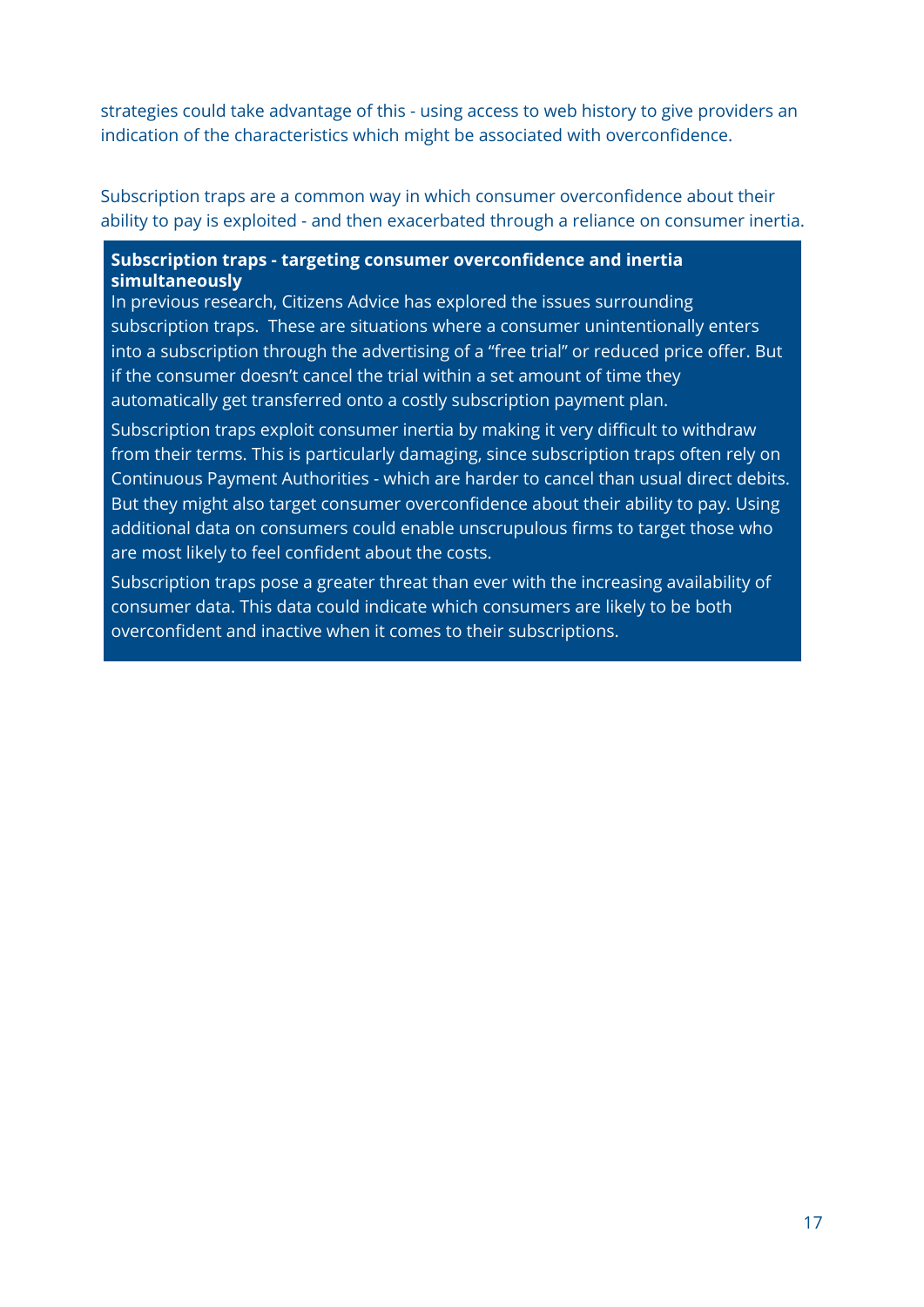### **Personalised pricing could further weaken consumer trust.**

Trust plays a complex role in regulated markets - the generalised level of trust in regulated markets is often low, but consumers do tend to trust their current suppliers more than others (see figure 3).<sup>38</sup> Some groups of consumers are more concerned with trusting their provider than others - ironically, it is often those who trust their supplier most who are likely to be paying the loyalty penalty.<sup>39</sup>

![](_page_18_Figure_2.jpeg)

![](_page_18_Figure_3.jpeg)

Personalised pricing is not widely understood, and few consumers have an indication of the extent of information that is collected online.<sup>41</sup> Prior research into consumer trust has found that consumers tend to be less trustful of online retailing where prices fluctuate, $^{42}$ and that even when price fluctuation saves them money they still tend to be distrustful of the retailer.<sup>43</sup> As consumers become aware of personalised pricing in essential markets, the risk is that the general level of trust in markets will collapse. This lack of trust, rather than encouraging switching to an alternate provider, may leave consumers reluctant to take risks with alternate providers, and less likely to receive the best offers.

The Office of Fair Trading's 2013 report into personalised pricing suggested that concern over the loss of consumer trust was one of the key barriers providers face to introducing

*Source: Citizens Advice analysis of Populus data. 40*

<sup>&</sup>lt;sup>38</sup> Only one in three consumers in the mobile phone market believe they are on the best deal available, suggesting a low level of trust in the market overall.

<sup>&</sup>lt;sup>39</sup> Citizens Advice, The Cost of [Loyalty](https://www.citizensadvice.org.uk/about-us/policy/policy-research-topics/consumer-policy-research/consumer-policy-research/the-cost-of-loyalty-exploring-how-long-standing-customers-pay-more-for-essential-services/), February 2018.

<sup>&</sup>lt;sup>40</sup> Question: 'You said you have been in your contract for a year or more. Why have you stayed with each of the following essential service contracts?' Respondents could select more than one option. Base sizes vary by market.

<sup>41</sup> Ipsos Mori, Basic [Digital](https://s3-eu-west-1.amazonaws.com/digitalbirmingham/resources/Basic-Digital-Skills_UK-Report-2015_131015_FINAL.pdf) Skills, 2015.

<sup>42</sup> Pavlou, Paul A., Huigang Liang, and Yajiong Xue (2007). 'Understanding and mitigating uncertainty in online exchange relationships: A principal-agent perspective.' Mis Quarterly 31.1: 105-136.

<sup>43</sup> Garbarino, Ellen, and Olivia F. Lee (2003). 'Dynamic pricing in internet retail: effects on consumer trust.' Psychology & Marketing 20.6: 495-513.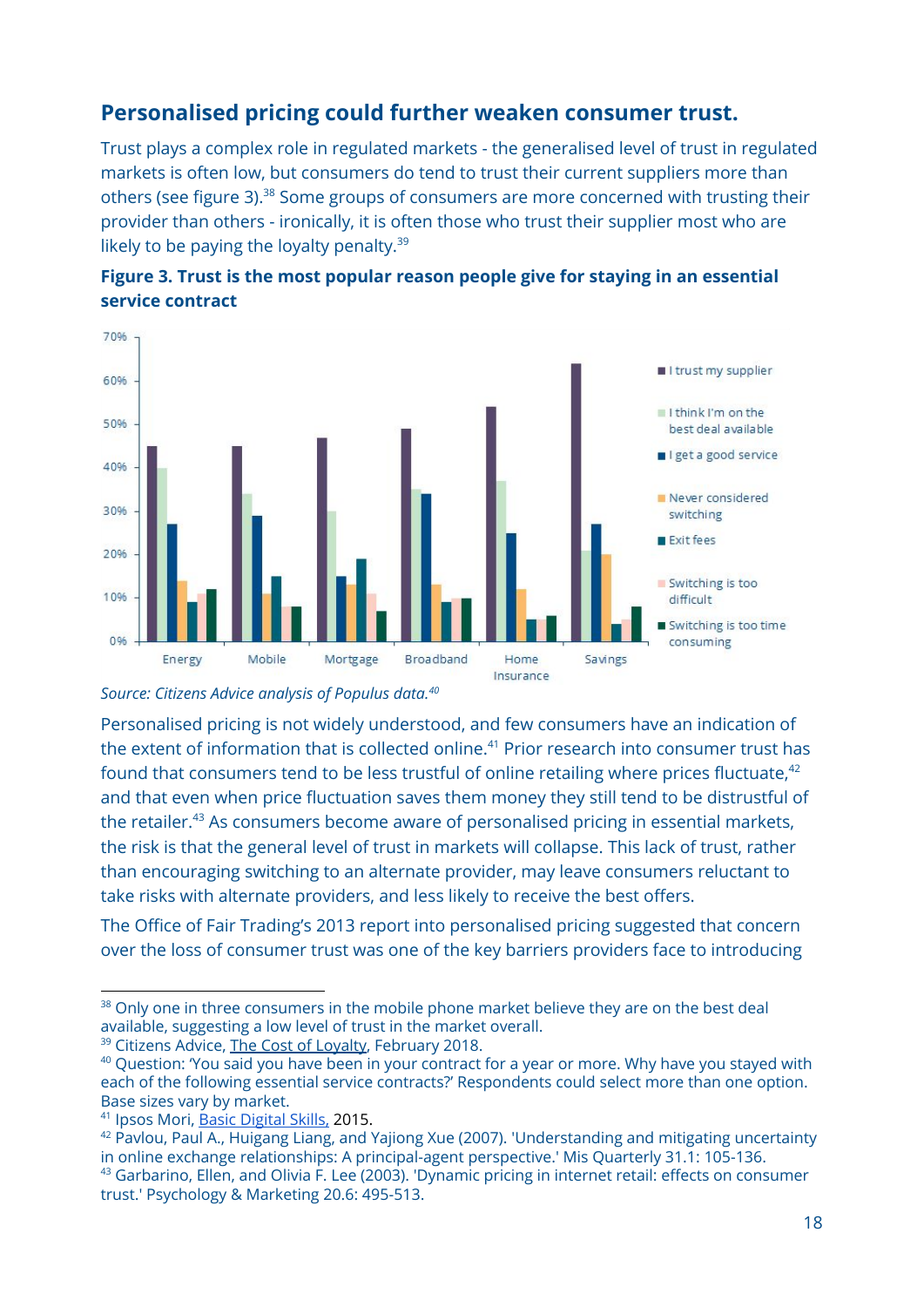this pricing strategy.<sup>44</sup> But - while regulators might be deeply concerned about consumer trust - there are limited incentives for individual providers to be bothered about the total level of trust in online markets. In this instance, the profitability of sophisticated pricing strategies may outweigh concerns about the generalised level of trust.

Indeed, the experience of recent data breaches suggests that some of the most data rich websites in the world, such as Facebook, can - and have - been taking risky decisions when it comes to consumer data. These risks are taken in spite of the potential threats to consumer trust in the longer term. Our research suggests that a concern about consumer trust alone therefore, is not sufficient to prevent the emergence of personalised pricing, especially where the operation of personalised pricing might not be transparent to the consumer or regulators.

<sup>44</sup> Office of Fair Trading, The Economics of [Personalised](http://webarchive.nationalarchives.gov.uk/20140402154756/http://oft.gov.uk/shared_oft/research/oft1488.pdf) Pricing, 2013.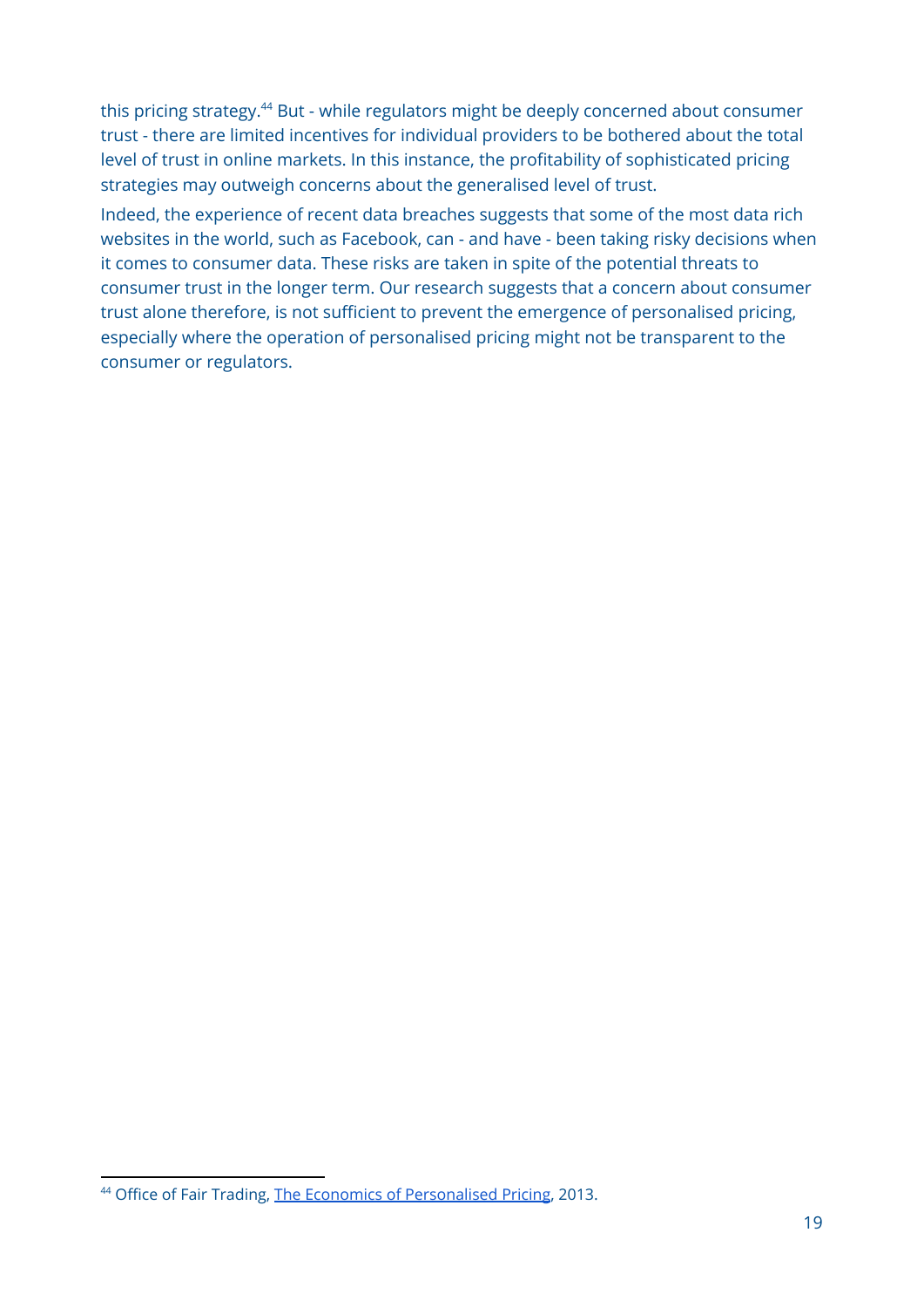# **5. The wider impacts of personalised pricing**

Ultimately, personalised pricing could bring both positive and negative effects for consumers - and it's difficult to assess which will outweigh the other before it happens (though, as we argue below, it is possible to mitigate against the downsides). However, it's also possible that it will have deeper effects on market structure, which in turn will affect consumer outcomes.

**It could impact innovation.** Investment in increasingly sophisticated pricing strategies might maximise revenue, but it won't necessarily maximise what consumers actually want - better quality, low cost services.

In addition to the extensive consumer problems we identified earlier, there are major challenges facing essential markets. Energy providers need to adapt to the challenges of climate change. The telecommunications industry needs to ensure that they are able to meet the demand for 5G services and superfast broadband - including in 'internet black spots' that are currently underserved. We need providers in essential markets to address these challenges while developing more efficient ways for services to reach consumers at the lowest cost. Rather than investing in segmenting consumers into ever smaller groups based on willingness to pay.

**It could impact competition.** At present, competitive essential markets rely on the risk that new entrants might 'disrupt' existing market practices to control prices. But personalised pricing is likely to rely on extensive use of consumer data sets. Without access to the enormous data sets which existing providers hold, new, more efficient providers could struggle to beat the personalised offers provided by existing providers, and be barred from entering the market as a result

Repricing software<sup>45</sup> - and the algorithms on which they rely - could be particularly damaging for competition where providers practice 'instant price matching'. These algorithms could reduce the incentive for other firms to undercut prices, since it could initiate a 'race to the bottom' as well as limit the ability of new firms to enter the market. Such strategies, especially if used by a firm with strong position in the market, could have negative consequences for competition. 46

The risk to competition posed by personalised pricing could be exacerbated by concentration of large amounts of consumer data within a relatively small number of digital platforms. Platforms such as Facebook, Google, and Amazon hold far more data on consumers than the standard energy provider and are able to provide a very rich account of who their users are. And the use of smart connected devices tends to rely on one of these three providers to link different consumer products. This concentration of data within a series of 'tech' firms could, if paired with a major energy provider, lead to a

<sup>&</sup>lt;sup>45</sup> Repricing software uses algorithms to automatically adjust the prices of all items depending on a range of the market conditions, such as fluctuations in demand or competitors' prices. <sup>46</sup> OECD, [Algorithms](https://one.oecd.org/document/DAF/COMP/WD(2017)19/en/pdf) and Collusion, June 2017.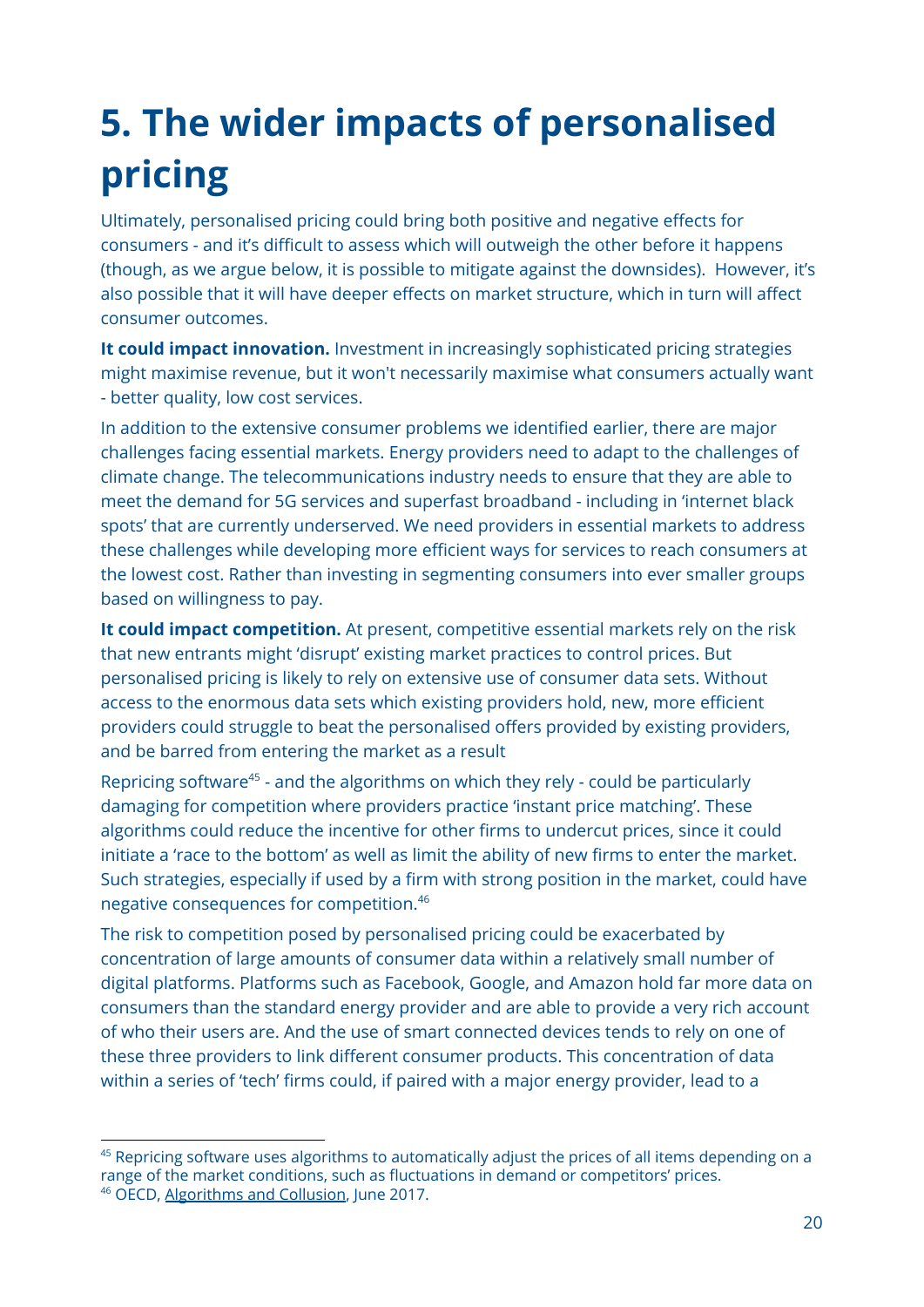massive expansion in the providers' access to consumers, and subsequently push other providers out of the market.

There have been big improvements in levels of competition in the energy market since 2010, but if access to smart meter data is limited by the interaction of suppliers and smart home devices we might find that such improvements are reversed. The large stores of consumer data which are generated both by tech firms and by smart devices also raise the issue of data portability. How do we ensure consumers can continue to switch providers if their data is largely stored in a mode which is incompatible with other providers? 47

Finally, we must be wary of a negative feedback loop here. Personalised pricing could be bad for competition. And our research found that if competition is reduced, the risks posed by personalised pricing become much greater. Without downward pressure on prices in markets where consumers don't regularly switch providers, customers might find themselves losing out.

# **6. What might personalised pricing mean for vulnerable consumers?**

This paper has sought to present a balanced view on the opportunities and risks of personalised pricing in essential markets. We remain cautious, however, about one aspect of personalised pricing - its effects for vulnerable consumers.

Crucially, the most hazardous effects of personalised pricing - arising from reduced competition and diminished consumer trust - could compound the difficulties vulnerable people face in engaging with consumer markets:

- **Diminished competition would push prices up**. Whilst increased prices across a market are bad for all consumers, those who have higher incomes are less likely to feel the effect of such costs on their living standards. By contrast, those with the least flexible budgets, generally people on low incomes, are forced to pay a larger proportion towards energy or basic communication services.
- **Decreased trust in markets would increase consumer disengagement.** Vulnerable consumers tend to have lower levels of trust in consumer markets, compared to wealthier people.<sup>48</sup> This attitude - which recognises that the odds are stacked against low income consumers - means that people have no incentive to engage, even where it might secure them a better deal.<sup>49</sup> Unfortunately, the

<sup>&</sup>lt;sup>47</sup> The General Data Protection Regulation (GDPR) which comes into force in May 2018 introduces a right to data portability. Whether firms will remain bound by data portability rights, and whether consumers manage to push for these rights remains to be seen, especially due to the relatively small number of smart product providers currently in operation. Ofgem, [End-to-end](https://www.ofgem.gov.uk/system/files/docs/2017/09/privacy_impact_assessment.pdf) switching [arrangements:](https://www.ofgem.gov.uk/system/files/docs/2017/09/privacy_impact_assessment.pdf) data protection impact assessment, September 2017.

<sup>&</sup>lt;sup>48</sup> Those on the very lowest incomes tend to have the least trust in their energy suppliers on a range of issues, including value for money, bill accuracy, and openness and transparency. **IDSOS** Mori [research](https://www.ipsos.com/ipsos-mori/en-uk/research-energy-uk) for Energy UK, 2014.

 $49$  Citizens Advice, The domino effect: exposing the knock-on effects of consumer [problems,](https://www.citizensadvice.org.uk/about-us/policy/policy-research-topics/consumer-policy-research/consumer-policy-research/the-domino-effect/) March 2018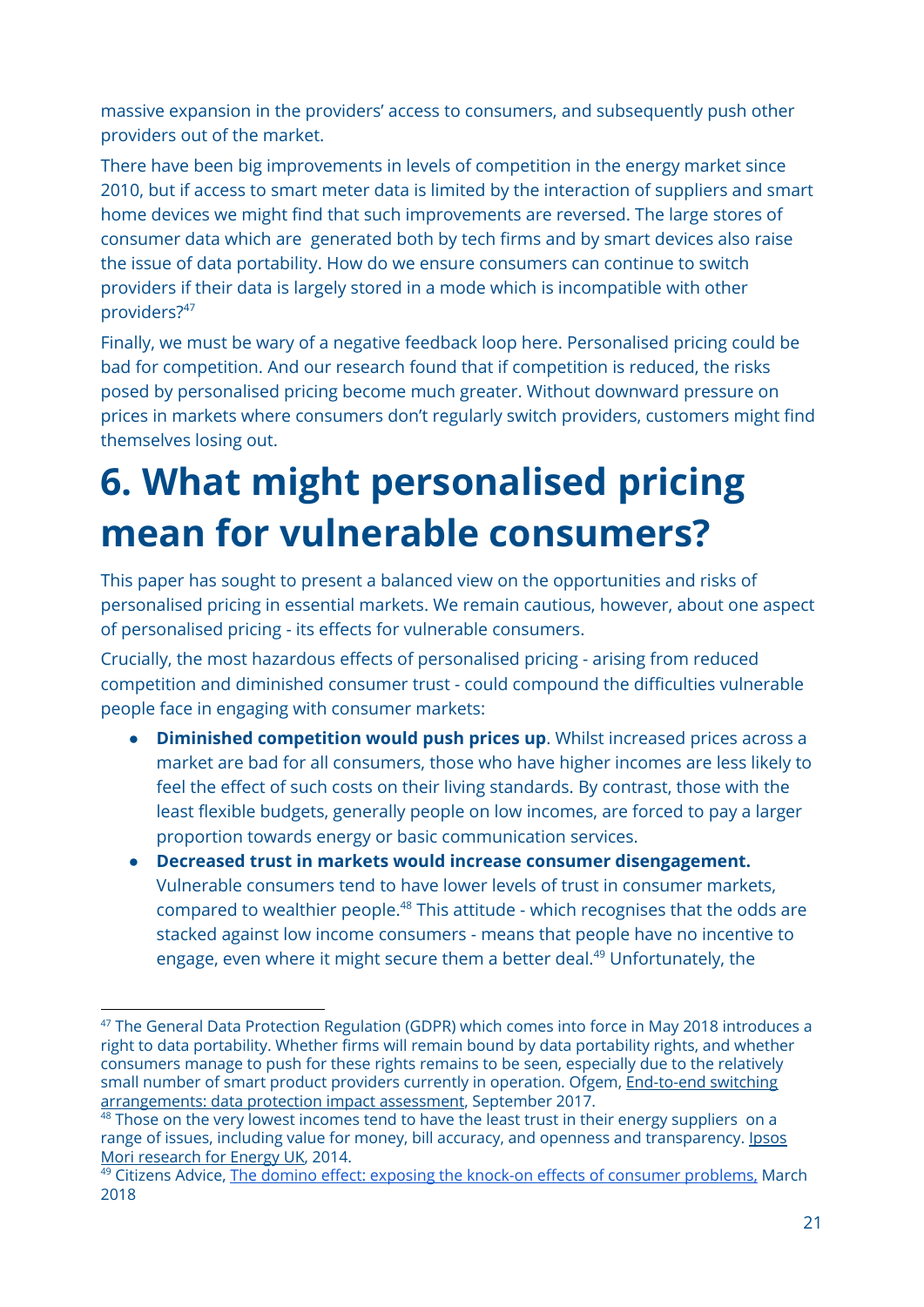cumulative effect of such market disengagement doubly penalises low income consumers - creating a vicious circle.

# **7. The constraints on personalised pricing**

Existing legislation and regulations place legal constraints on the forms that personalised pricing might take. These limits operate in three main ways:

- 1. By preventing price discrimination based on identity,
- 2. By limiting access to consumer data, and
- 3. By providing transparency about pricing practices.

The efficacy of these constraints however, is only as good as the power to enforce them. In this instance, it's vital that regulators - and particularly essential service regulators, continue to monitor the emergence of personalised pricing, and hold companies to account where it might negatively impact on consumers.

### **1. Protection from discrimination on the grounds of identity**

Existing legislation should protect consumers from personalised pricing which can be directly linked to identity. This is enshrined in two places:

**● The Equality Act 2010** states that people are not allowed to discriminate against another person on the grounds of 'protected characteristics', such as: age, disability, race, religion, sex, or sexual orientation. The Equalities and Human Rights Commission, the regulatory body which oversees this act, states businesses must not directly or indirectly treat people worse because of protected characteristics, unless this can be objectively proven on grounds of cost. 50

The challenge posed by the the Equality Act is the need for legal challenge and strong evidence for the presence of personalised pricing. Thus far, it has been very difficult to prove that personalised pricing is taking place with suppliers insisting that what people consider to be personalised pricing tends to be sophisticated dynamic pricing. Another shortcoming of the Equality Act is it's failure to provide protections for those on low incomes - who might be left most exposed if the worst effects of personalised pricing were to emerge.

● **The Provision of Services Regulations 2009** restrict discrimination between **51** customers in the EU based on their place of residence, unless this can be justified by additional costs incurred (e.g. due to distance travelled).

The status of the Provision of Service Regulations after Brexit is unclear. In addition, it's unlikely that these regulations protect the group of people who are at risk of experiencing the worst excesses of personalised pricing - those who are vulnerable, on a low income, or struggle to choose between essential service providers - factors which cannot be neatly reduced to geographical location.

<sup>50</sup> The UK Equality and Human Rights Commission, Services, Public functions and [Associations:](https://www.equalityhumanrights.com/sites/default/files/servicescode_0.pdf) [Statutory](https://www.equalityhumanrights.com/sites/default/files/servicescode_0.pdf) Code of Practice, p.52-82.

<sup>51</sup> The Provision of Service [Regulation](http://www.legislation.gov.uk/uksi/2009/2999/pdfs/uksi_20092999_en.pdf) 2009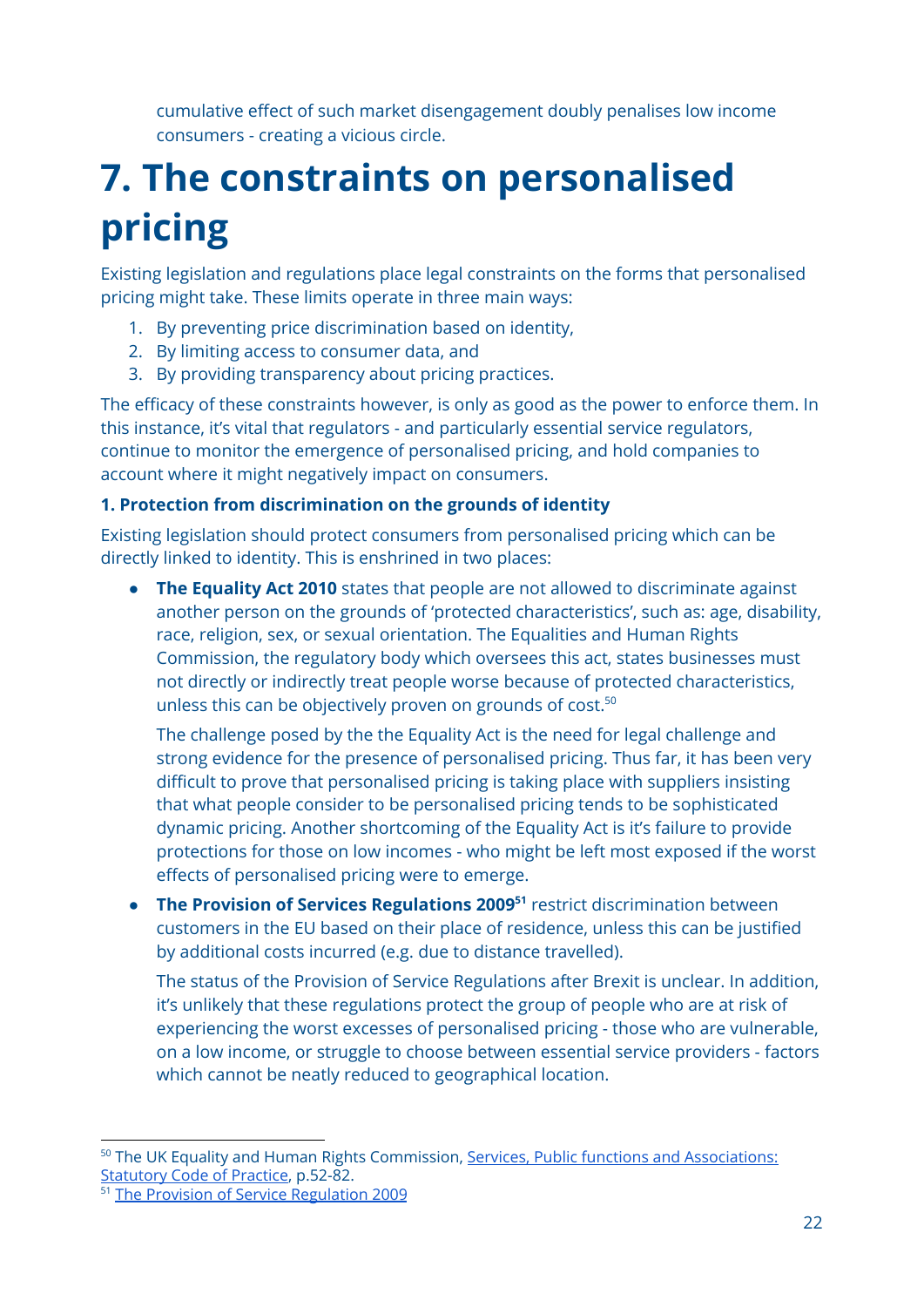#### **2. Control over the use of consumer data**

Legislation also appears likely to provide a legal protection from the undisclosed personalised pricing.

- **The Consumer Rights Act 2015** regulates the terms of use of a website, and any privacy policy applying to users of a website. In the event of personalised pricing, data collection might be limited by rules which require "important contract terms, particularly those which may disadvantage consumers", to be "clear, prominent and actively brought to consumers' attention. It may not be sufficient only to include terms in a privacy policy." 52
- **● The Privacy and Electronic Communications Regulations 2003** give people the right to opt out of cookies. They require parties which set cookies on a user's device to obtain informed consent to their use unless the cookies are essential for the supply of a service requested by the user, for example to add goods to a shopping basket.

The shortcoming of these regulations is that almost all websites use cookies making it very difficult for consumers to avoid consenting to cookie use.<sup>53</sup>

**● The General Data Privacy Regulation 2018 and Data Protection Act 2018 54 55** gives consumers greater control over how their personal data is used. This includes requiring that consumer consent to using their data is freely given, specific, informed and unambiguous.

Article 22 of GDPR gives people the 'the right not to be subject to a decision based solely on automated processing, including profiling'.<sup>56</sup> This Article might give people the right either to opt out of the types of automated processing and data profiling associated with personalised pricing if they can prove that it 'significantly affects' them. This could mark a major development in the legal limits on personalised pricing.

At the moment - however - it's unclear how such an opt out might work. In current browsing systems, the process of profiling consumers data does not necessarily occur after an opt in process, with cookies and personal data profiled before consumers have a chance to provide 'informed consent'.

### **3. Transparency about pricing**

• The Consumer Protection from Unfair Trading Regulations 2008<sup>57</sup> prohibit unfair commercial practices which distort consumers' transactional decisions, as well as a number of practices that are prohibited outright. A business may breach the CPRs by, for example, failing to tell consumers that information is being collected about them, and used commercially, where a privacy policy does not

<sup>52</sup> Part 2: Unfair Contract Terms, [Consumer](http://www.legislation.gov.uk/ukpga/2015/15/part/2/enacted) Rights Act, 2015'.

<sup>53</sup> The Privacy and Electronic [Communications](http://www.legislation.gov.uk/uksi/2003/2426/contents/made) Regulations 2003.

<sup>&</sup>lt;sup>54</sup> Information Commissioner's office (2017) "Guide to the General Data Protection [Regulation](https://ico.org.uk/media/for-organisations/guide-to-the-general-data-protection-regulation-gdpr-1-0.pdf) [\(GDPR\)](https://ico.org.uk/media/for-organisations/guide-to-the-general-data-protection-regulation-gdpr-1-0.pdf) " [a](https://ico.org.uk/media/for-organisations/guide-to-the-general-data-protection-regulation-gdpr-1-0.pdf)nd <https://eur-lex.europa.eu/legal-content/EN/TXT/?uri=CELEX:32016R0679>

<sup>55</sup> <http://www.legislation.gov.uk/ukpga/2018/12/contents/enacted>

<sup>56</sup> [Article](http://www.privacy-regulation.eu/en/article-22-automated-individual-decision-making-including-profiling-GDPR.htm) 22, General Data Protection Regulation

<sup>57</sup> Consumer Protection from Unfair Trading [Regulations](https://www.businesscompanion.info/printpdf/en/quick-guides/good-practice/consumer-protection-from-unfair-trading) 2008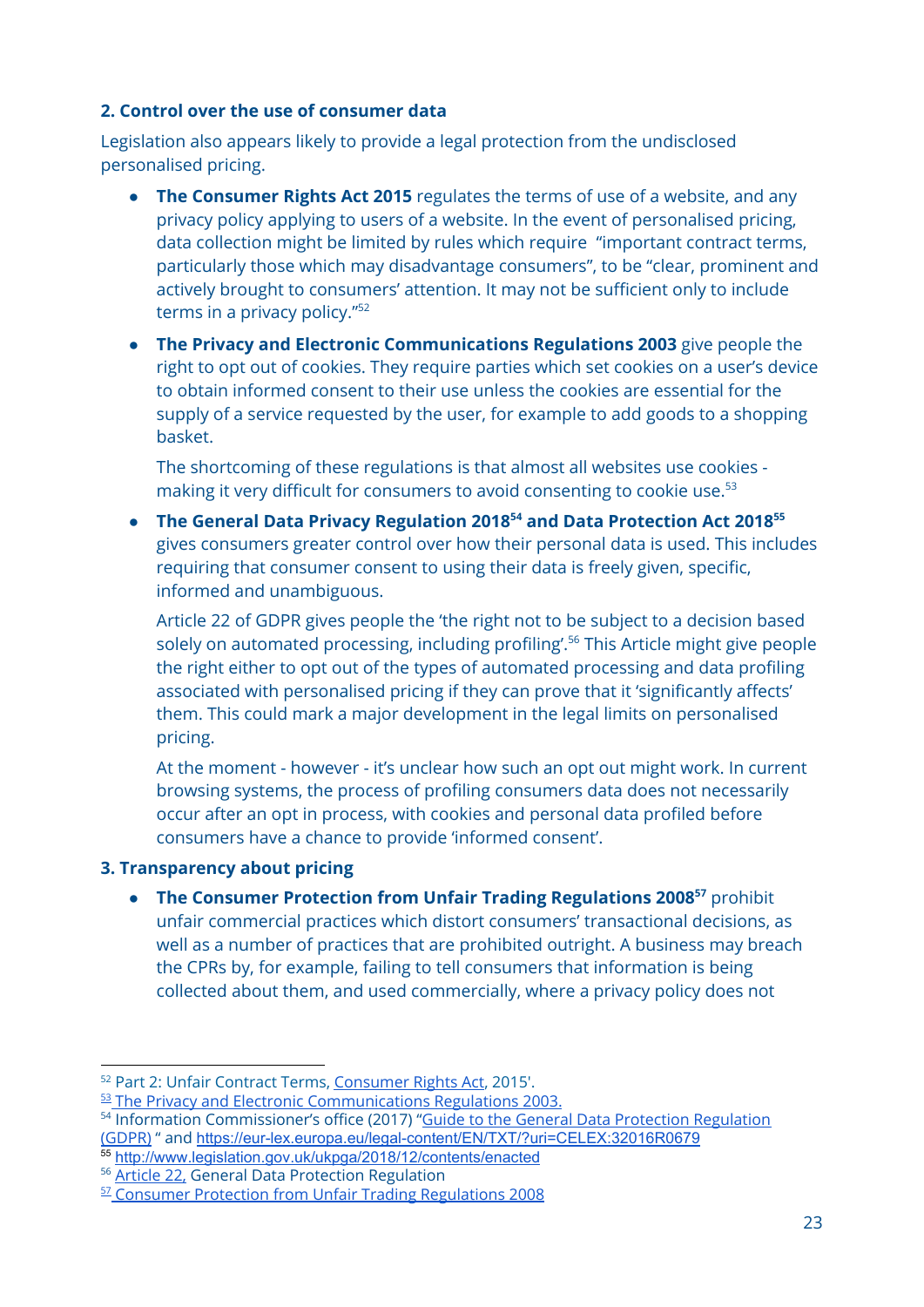accurately represent the information actually being collected, or where information is being used *covertly to personalise a price.*

● The **Advertising Standards Authority (ASA)** is the UK's regulator of advertising. It makes sure that ads across UK media adhere to the Advertising Codes, which include rules around the prevention of misleading advertising. This might reduce the capacity of providers to misrepresent personalised 'discounts' or 'best price' deals which might actually be more expensive, than offers to other consumers.

Underlying all of these regulations is the **Competition Act 1998** which gives wide powers of enforcement to the CMA and to the sector regulators. It is imperative that the CMA uses these powers to monitor the risks associated with personalised pricing, and challenge firms where consumers - especially those on the lowest incomes - might be at risk of losing out. 58

<sup>58</sup> Bourreau, B., de Streel, A., and Graef, I. (2017), *"Big Data and Competition Policy: Market power, personalised pricing and advertising"*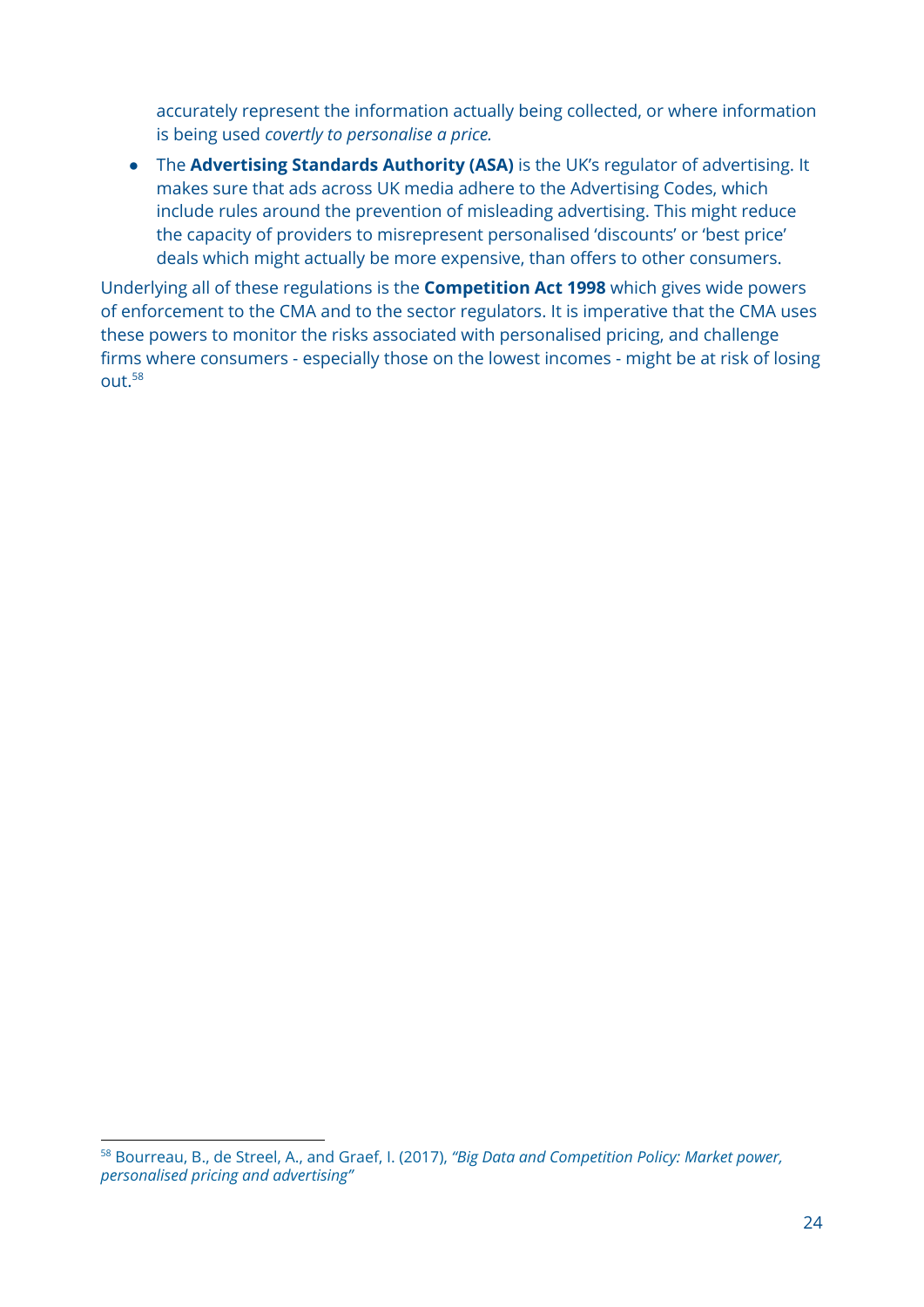# **Recommendations:** how to shape personalised pricing in essential markets

This paper has sought to identify how - if existing market failures are not addressed personalised pricing could affect essential markets.

The problems we have articulated in this paper - whilst drawing from existing evidence within consumer markets - are still speculative. At the moment, personalised pricing is not widespread in essential markets, and in some contexts, such as the water and postal sectors, current regulations and market structures mean that it would be nearly impossible for it to emerge.

But this doesn't mean personalised pricing couldn't emerge in the future. If it does, it's vital that regulators, consumer groups and providers are fully aware of the implications for consumers. Crucially, we mustn't rely on the actions of 'engaged consumers' or 'responsible providers' to limit the detrimental effects. We need to maintain certain limits on price fluctuation, and take other proactive steps to ensure that consumers - particularly those on low incomes - are protected.

Consequently, we recommend that:

### **A. Regulators should use existing tools to manage the risks of personalised pricing**

**1. Current price protections are vitally important to protect low income consumers.** The controls on the cost of fixed line telephone contracts and second class stamps, and the upcoming cap on standard variable tariffs, are all measures which would protect those on low incomes from suffering at the sharp end of personalised pricing. Crucially, these controlled tariffs not only reduce cost, but also simplify the market.

These tariff controls must be kept under review. Firstly, to ensure that they continue to be set at the appropriate level for consumers. And secondly, to ensure that shifting conceptions of what is 'essential' is taken into account.

**2. Regular monitoring to ensure vulnerable people are not overpaying for essential services.** Increased complexity in algorithmic price determination may make it difficult to understand the mechanisms by which prices are calculated. To mitigate against this, regulators should be consistent in assessing the cost of essential services to different groups of consumers to ensure that some groups are not paying over the odds for similar goods and services.

One means to strengthen and enforce such monitoring would be to integrate it into the scorecards proposed in the recent Consumer Green Paper published by the Department for Business, Energy and Industrial Strategy. 59

**3. Increase transparency of pricing practices between firms and regulators.** The use of consumer data is already extensive. If and how this data is fed into pricing

<sup>59</sup> BEIS, Modernising consumer markets: Consumer Green Paper, April 2018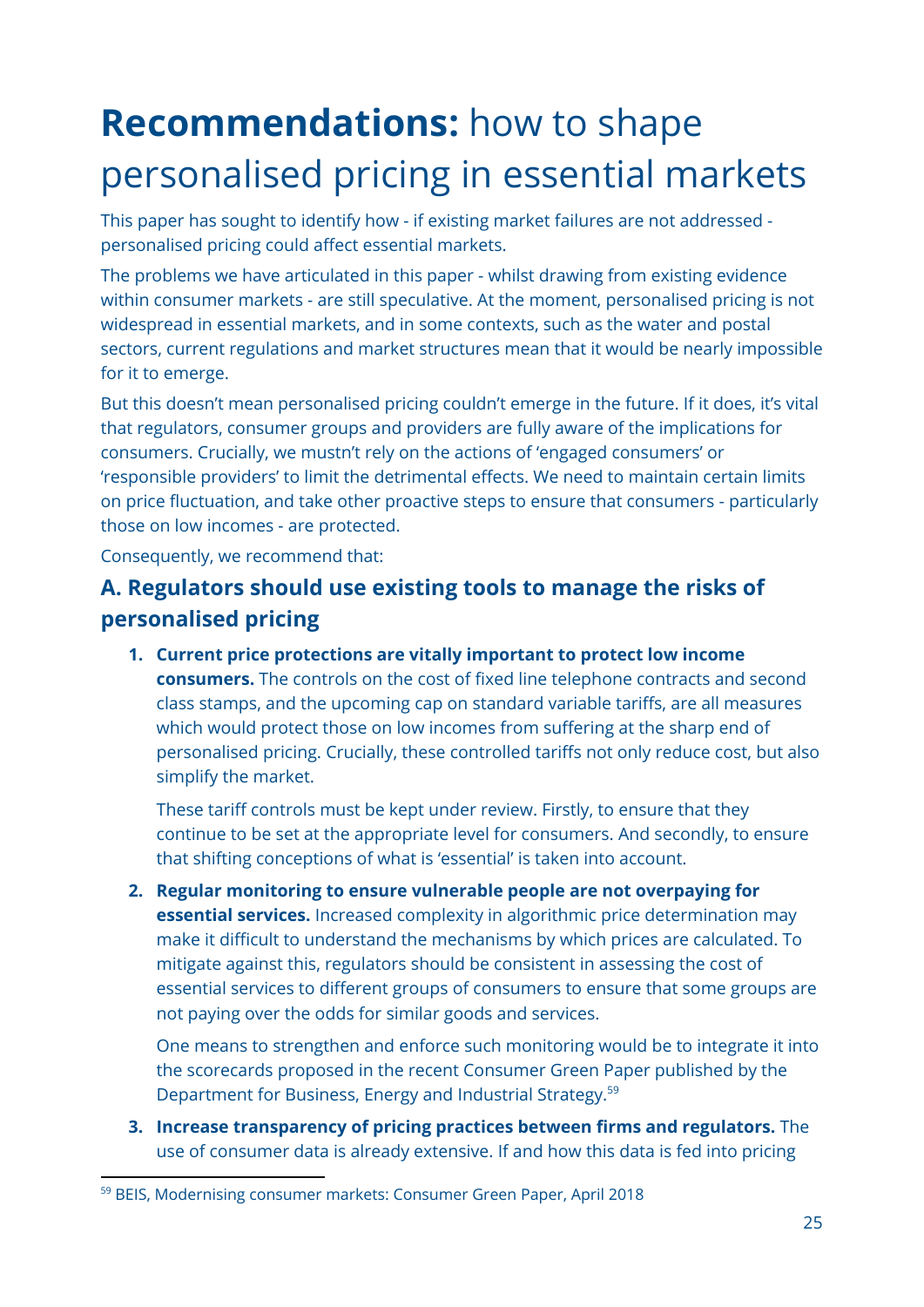strategies remains largely opaque - we need regulators to be conscious of the risks that access to consumer data might pose to prices.

There should be a duty on the part of regulated firms to inform regulators where personalised pricing is in operation, as well as an obligation to be transparent with regulators about how personalised prices are calculated.

### **B. Technology is leveraged to protect the interests of consumers**

**4. Regulators should support new tools to make consumer engagement easier.** Third party switching devices can take much of the hassle out of finding and switching to a better deal. As well as price comparison websites, these include sites such as Cheap Energy Club which notifies consumers if there is a better deal available, or Flipper which is a paid-for automatic switching service. These tools reduce the effect of the so-called 'loyalty penalty' and would be a means for consumers to use technology to challenge the detrimental effects that the technology of personalised pricing might have.

If these tools are limited to those who are actively engaged in essential markets, it's likely that they would only entrench existing market problems. Instead, regulators should explore how this model could be applied across essential markets to support *all* consumers.

### **C. Consumer control over data is increased**

**5. Give consumers greater control over the collection, storage and use of their data.** Giving consumer 'control' over data does not necessarily resolve problems since it is often unclear how consumer data is used by providers, or buried deep in to terms and conditions. The GDPR does mark a substantial improvement in consumer protections over data regulation - particularly by allowing consumers to 'opt-out' of automated profiling. However, the process by which this can be implemented is not yet clear.

Despite this lack of transparency, we think consumers should be given legal control over their data. As this provision allows people to challenge instances where data is used against the customer's interests. This legal control should be accompanied by extra clarity. Regulators should consider how to give customers clear oversight about how their data is stored and used in setting prices, allowing consumers to withdraw consent to providers as and when they choose. $^{\rm 60}$ 

<sup>&</sup>lt;sup>60</sup> See Citizens Advice, Fairness and Flexibility: Making Personal Data work for Everyone, July 2016.